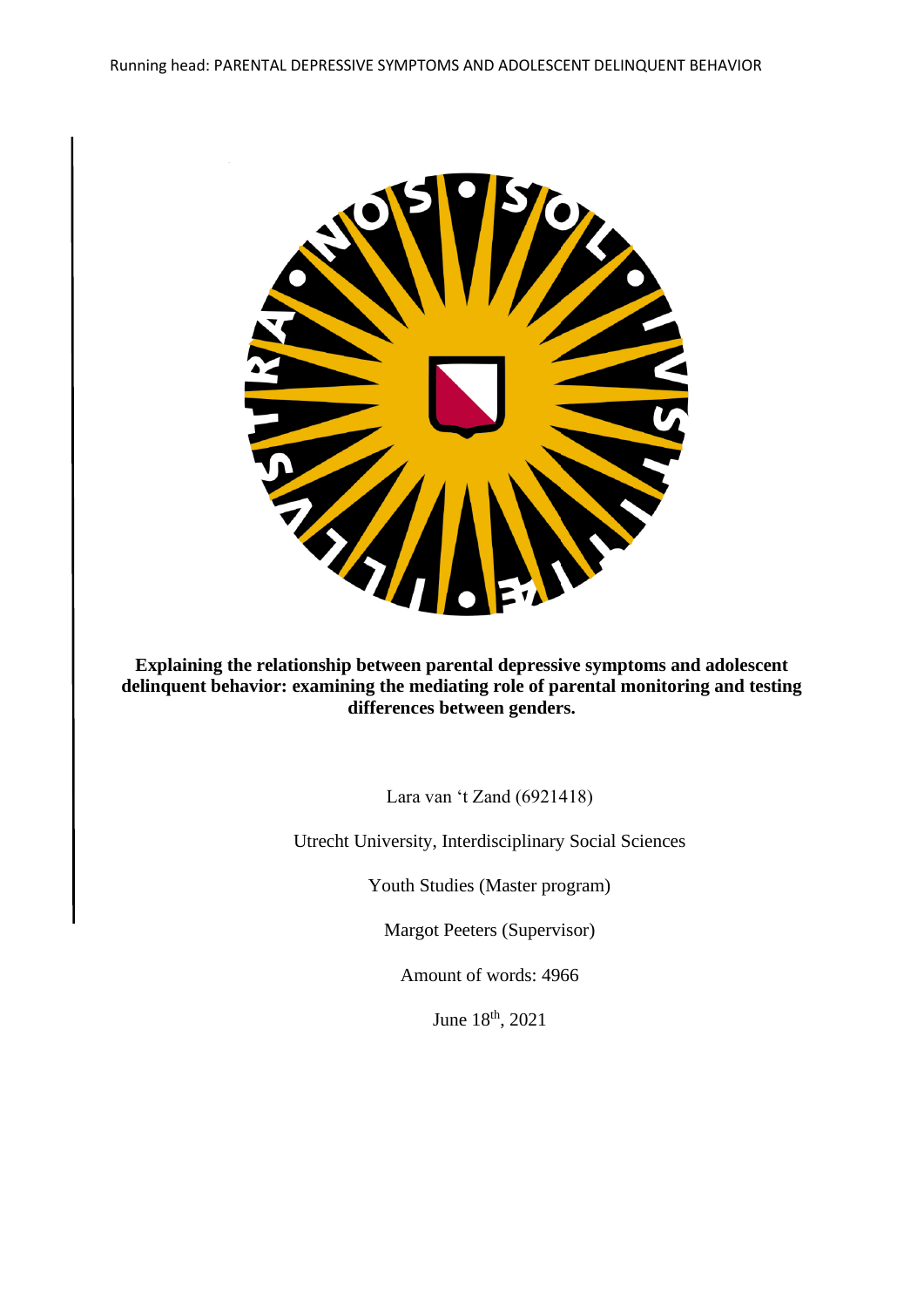#### **Abstract**

**Introduction.** Prior studies show a relationship between parental depressive symptoms and adolescent delinquent behavior. Depressive symptoms might decrease parental monitoring, and this could provide more opportunities for the adolescent to perform delinquent behavior. This current study focused on the role of parental depressive symptoms in predicting adolescent delinquent behavior, while taking parental monitoring and gender into account. **Methods.** This study was part of the longitudinal TRAILS study. The sample consisted of Dutch adolescents and their parents. Hierarchical regression analyses were conducted to analyze whether parental depressive symptoms influenced adolescent delinquent behavior, when taking parental monitoring and gender into account. **Results**. No significant relationship between parental depressive symptoms and adolescent delinquent behavior was found. There was a significant relationship with parental monitoring. Indicating that more depressive symptoms decreased parental monitoring and less monitoring increased adolescent delinquent behavior. Additionally, boys reported more delinquent behavior, compared to girls. **Conclusions**. These findings demonstrated the importance of the influence of parental monitoring on adolescent delinquent behavior, especially when parents suffer from depressive symptoms. The results demonstrated that boys reported more delinquent behavior. The results stressed the importance to further investigate the gender differences, concerning parental monitoring.

*Keywords:* adolescents, parental depressive symptoms, adolescent delinquent behavior, parental monitoring, gender.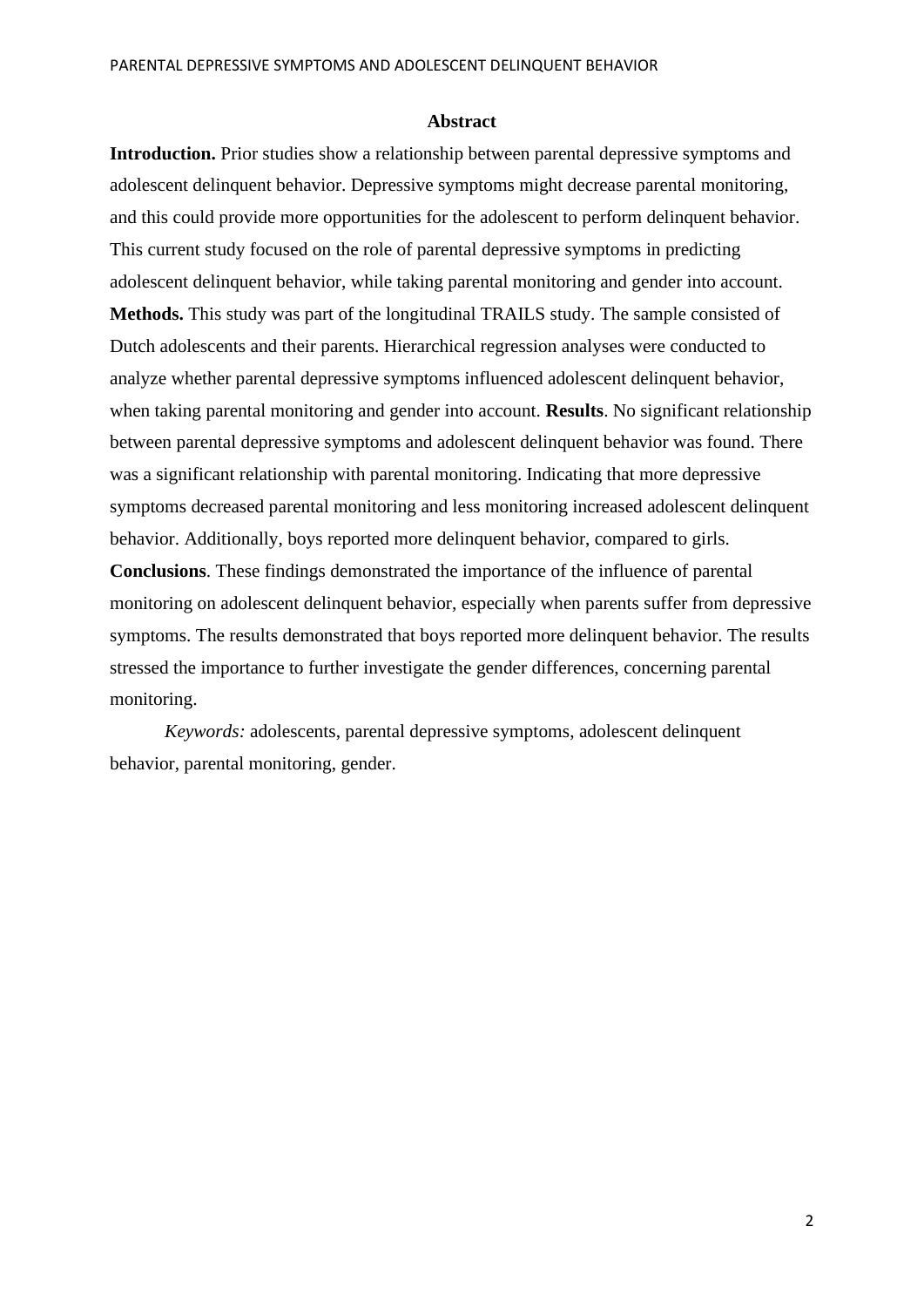#### **Samenvatting**

**Introductie.** Voorgaande onderzoeken tonen een relatie aan tussen ouderlijke depressieve klachten en delinquent gedrag van adolescenten. Depressieve klachten kunnen ervoor zorgen dat ouderlijke monitoring van hun kind vermindert en dat door deze vermindering in monitoring er kansen ontstaan om delinquent gedrag te vertonen. Dit onderzoek richt zich daarom op de relatie tussen ouderlijke depressieve klachten en delinquent gedrag en neemt hierin de mogelijke invloed van ouderlijke monitoring en sekse van het kind mee. **Methoden.**  Dit onderzoek is onderdeel van de longitudinale TRAILS-studie. De data is opgehaald bij Nederlandse adolescenten en hun ouders. Hiërarchische regressie analyses zijn gebruikt om te onderzoeken of ouderlijke depressieve klachten invloed hebben op het delinquent gedrag van adolescenten en of ouderlijke monitoring en sekse van het kind ook in verband staan met deze relatie. **Resultaten**. Er is geen significante relatie tussen ouderlijke depressieve klachten en delinquent gedrag van adolescenten gevonden. Er is wel een significante relatie met ouderlijke monitoring, die erop duidt dat meer depressieve klachten kunnen leiden tot minder monitoring en minder monitoring tot meer delinquent gedrag van adolescenten. Daarnaast bleken jongens meer delinquent gedrag te rapporteren in vergelijking tot meisjes. **Conclusie**. Concluderend, tonen de resultaten het belang aan van ouderlijke monitoring op delinquent gedrag van adolescenten, vooral wanneer ouders last hebben van depressieve klachten. Gezien jongens meer delinquent gedrag rapporteerden dan meisjes, wordt het belang benadrukt om deze sekseverschillen verder te onderzoeken met betrekking tot ouderlijke monitoring.

*Steekwoorden*: adolescenten, ouderlijke depressieve klachten, delinquent gedrag van adolescenten, ouderlijke monitoring, sekse.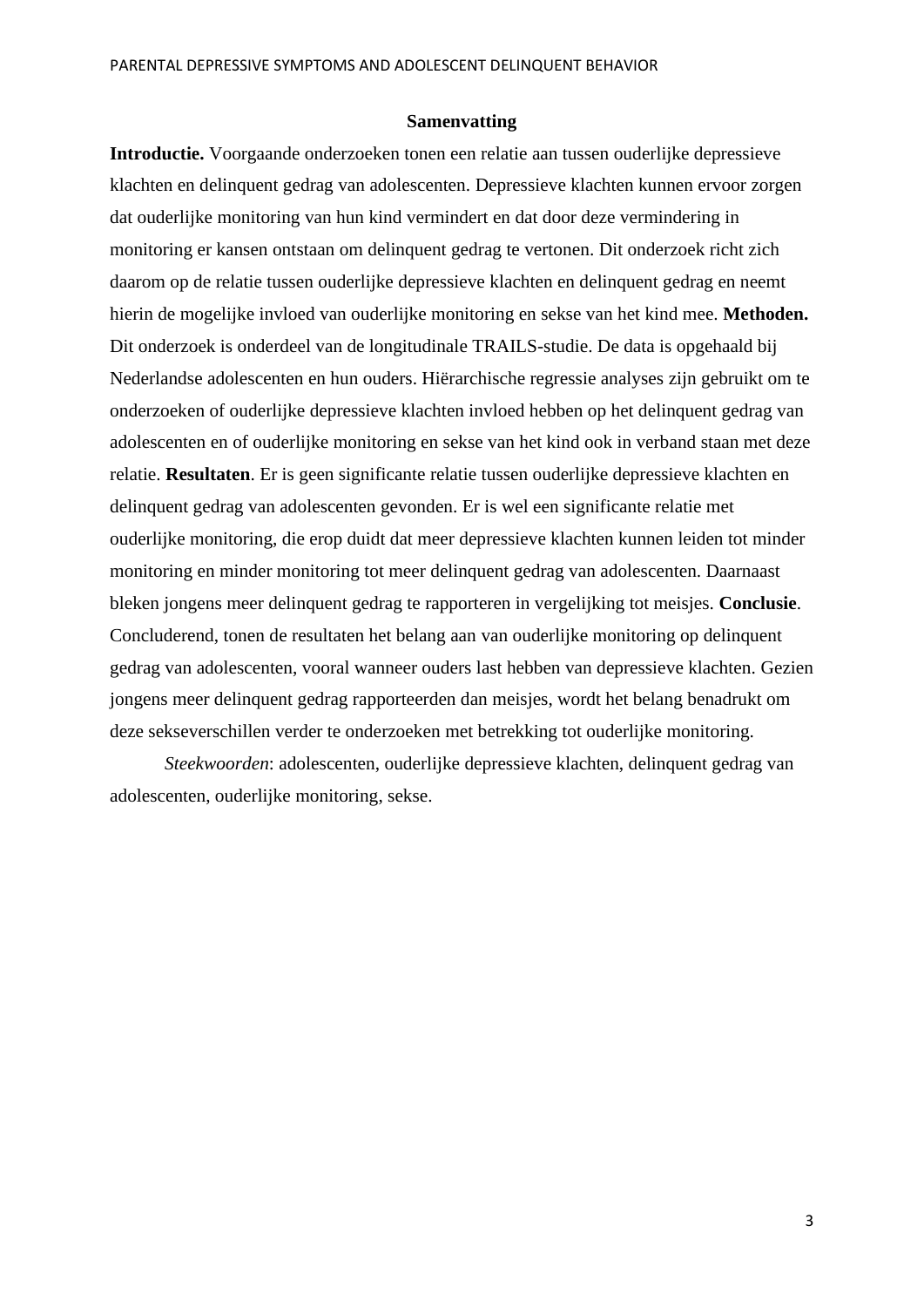#### **Introduction**

Adolescence is a period of rapid change; adolescents start to move away from parents to develop a more autonomous role (Harris-McKoy & Cui, 2012). The role of parents becomes less influential during adolescence, but remains of influence with respect to certain behaviors, and in particular delinquent behavior (Steinberg, 2020). Delinquent behavior is described as criminal behavior, illegal acts, committed by adolescents (Steinberg, 2020). Adolescent delinquent behavior culminates in various negative outcomes, including unemployment or less productive job searches later in life (Carter, 2018). A study by Kim et al. (2020), suggests that adolescent delinquent behavior has a relationship with negative physical, and mental health outcomes in adulthood such as higher risk of cardiovascular disease and depression. Other negative outcomes of adolescent delinquent behavior are that it decreases the likelihood of graduating from high school or college (Ward & Williams, 2015). Delinquent behavior is associated with negative mental health outcomes, problems with substance use, and financial problems (Moffitt et al., 2002)

The relationship between parents and adolescents' delinquent behavior is investigated in detail by various studies. There is a relationship between parent practices and adolescent delinquent behavior, where parental control, warmth, and involvement are related to less adolescent externalizing problems, including delinquent behavior (Deutsch et al., 2012). Due to the negative outcomes of adolescent delinquent behavior and the possible role with parent practices this study will investigate the relationship between parental depressive symptoms and adolescent delinquent behavior.

### **Parental depressive symptoms and adolescent delinquent behavior**

Adolescents from parents with depressive symptoms are at greater risk for developing delinquent behavior than adolescents with parents without such depressive symptoms (Reising et al., 2012). A cross-sectional study investigated the relationship between parental depression and internalizing and externalizing problems in their children. The participants consisted of 180 children (age 9-15), and their parents with a past or current history of depressive symptoms (Reising et al., 2012). However, the results also showed that it could be possible that the influence of parental depressive symptoms on adolescent externalizing behavior could be explained by disrupted parenting. Additionally, other empirical studies illustrate that depressive symptoms in parents are related to adolescent externalizing problems. More specifically, parents' depressive symptoms might predict an increase in adolescents' delinquent behavior (England & Sim, 2009; Jaser et al., 2010; Parent et al., 2010). These findings are supported by investigating the cross-sectional relationship between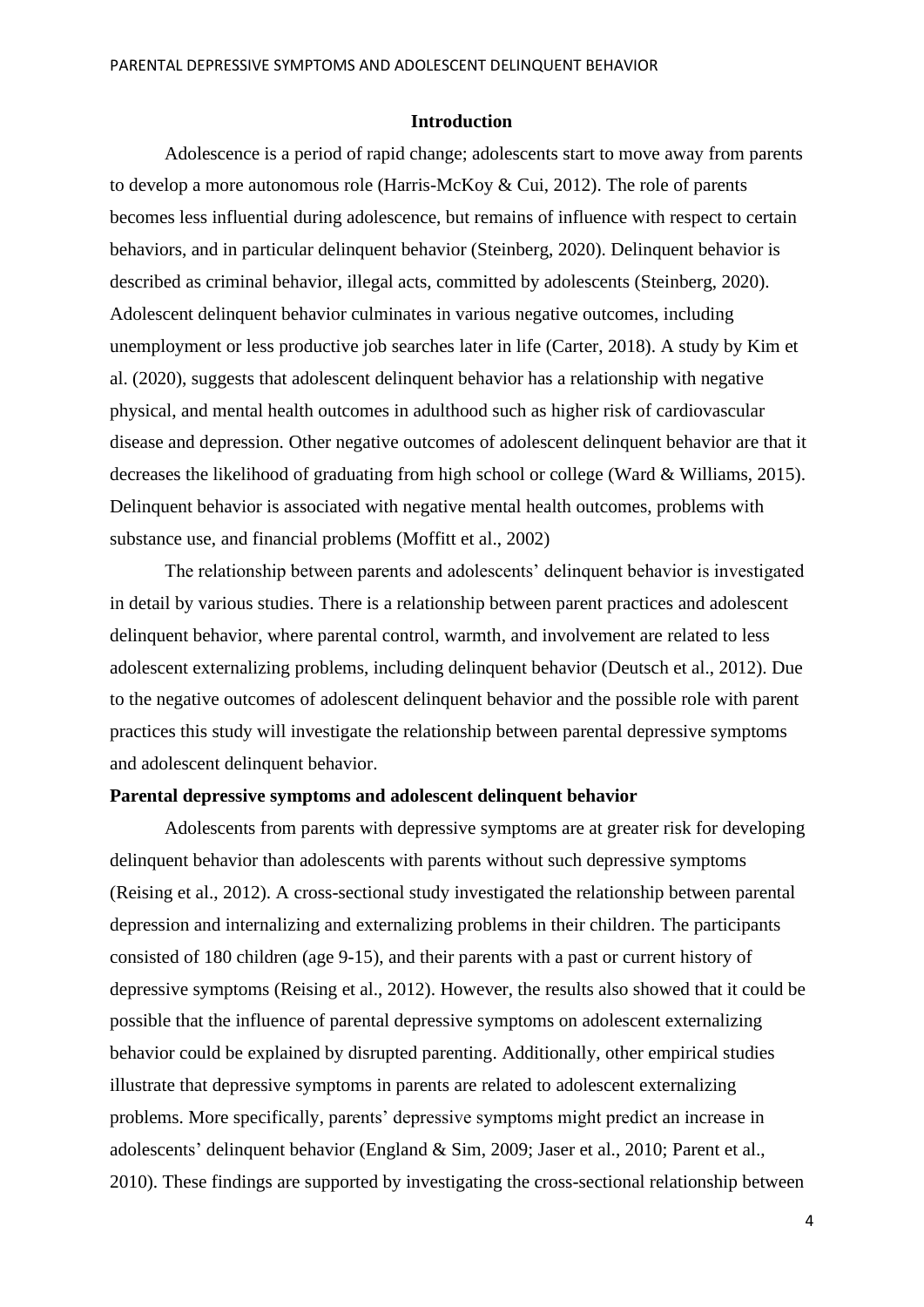parental depression and adolescents' externalizing behavior (Jaser et al., 2010; Parent et al., 2010). The meta review summarizing both cross-sectional and longitudinal findings reported similar results supporting the relationship between parental depressive symptoms and adolescent delinquent behavior (England & Sim, 2009).

Based on previous studies, it is hypothesized that parental depressive symptoms are a risk for the development of adolescents' delinquent behavior. A new longitudinal study can add on the previous outcomes and the longitudinal design provides to state about causal relationships, which gives more insight in the relationship.

## **Parental monitoring**

During the period of adolescence, adolescents start to move away from home, therefore there is less parental supervision and monitoring. Less parental monitoring and supervision might provide opportunities for delinquent behavior (Steinberg, 2020). One of the main risk factors for adolescent delinquent behavior is poor parenting, including a lack of parental monitoring and control (Steinberg, 2020; Harris-McKoy & Cui, 2012). In addition, peers become increasingly important, and adolescents start to spend more time with their peers. This leisure time is mostly unsupervised by parents and provides opportunities to engage in delinquent behavior (Moffitt, 1993; Steinberg, 2020). Parents with depressive symptoms might monitor their children less and this lack of parental monitoring may provide opportunities for the adolescent to engage in delinquent behavior. Withdrawn parenting, referring to a lack of involvement and responsiveness to their child, is more common in parents with depressive symptoms (Gruhn et al., 2016; Jaser et al., 2010). In addition, a lack of parental control increases the possibility that adolescents engage in delinquent behavior (Harris-McKoy & Cui, 2012). Disrupted parenting was also related to adolescent externalizing problem behavior, such as delinquent behavior (Reising et al., 2012). Thus, a lack of parental monitoring as a result of parental depressive symptoms may increase the risk of adolescents' delinquent behavior.

Other research indicates that parental monitoring is related to adolescents' delinquent behavior, with less parental monitoring resulting in more delinquent behavior (Barnes et al., 2006; Cheng & Li, 2017; Steinberg, 2020). More precisely, a lack of parental monitoring is negatively related to adolescent delinquent behavior (Barnes et al., 2006; Cheng & Li, 2017; Steinberg, 2020). In contrast, some studies, suggest no relationship between parental monitoring and adolescent delinquent behavior (McKee et al., 2008). These inconsistencies may be explained by a finding by Keijsers (2016), who found that the link between parental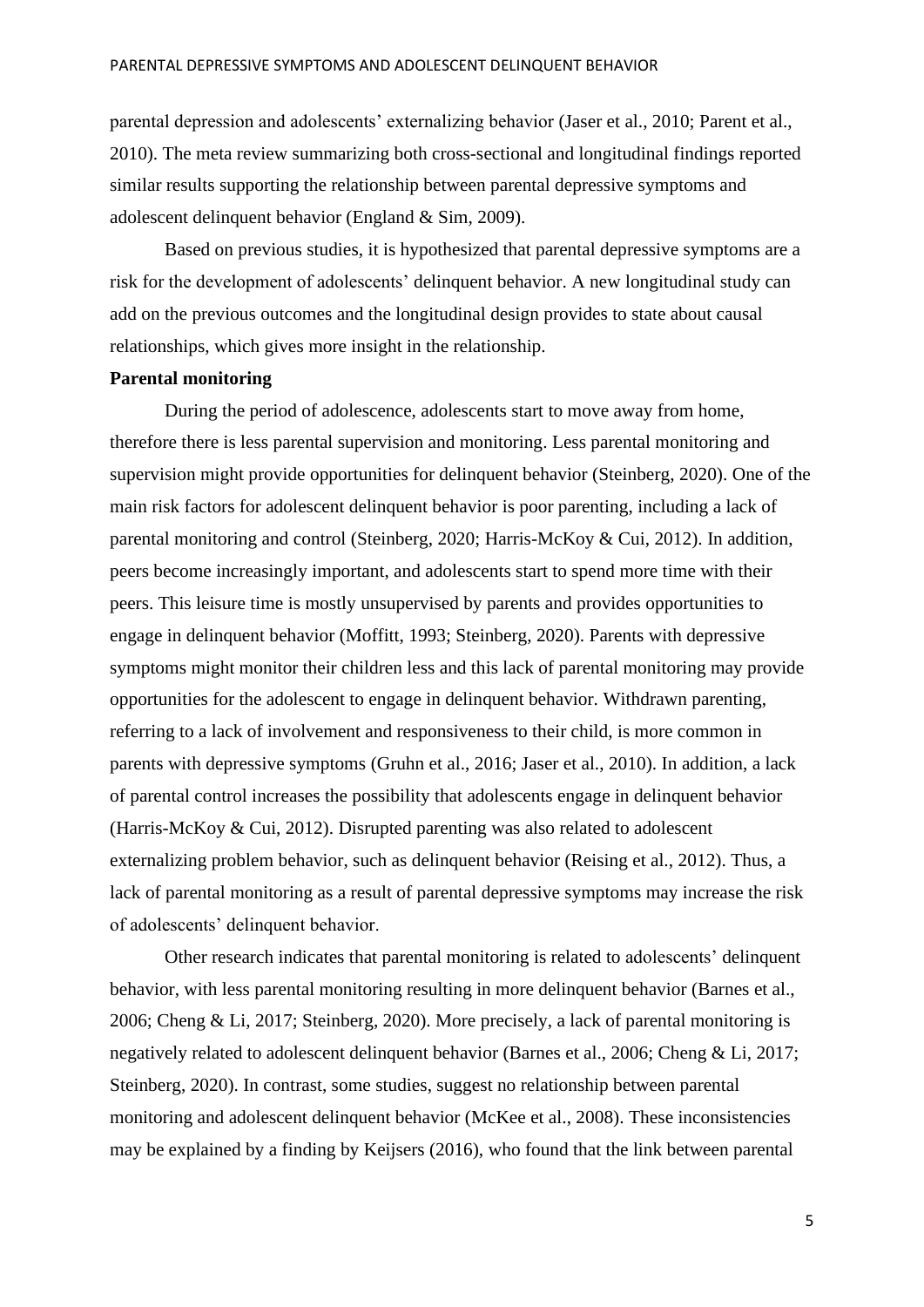monitoring and adolescent delinquency, might be explained by other confounding factors, such as adolescent disclosure or other problem behaviors.

Based on the results that parental depressive symptoms lead to parental withdrawal it is hypothesized that parental depressive symptoms might decrease parental monitoring (Gruhn et al., 2016; Jaser et al., 2010). This lack of parental monitoring may in turn increase delinquent behavior of the adolescent.

## **Gender**

Boys engage more often in delinquent behavior, compared to girls (Canter, 1982; Kim & Kim, 2005; Moffitt & Caspi, 2001). However, the effects of parental depression on delinquent behavior may be different for boys and girls. Girls may be more sensitive to stress and negative interactions with parents that are associated with parental depressive symptoms (Hankin et al., 2007), and as result the girls might engage in delinquent behavior. It is however noteworthy that findings are inconsistent. For instance, Gruhn et al. (2016) added that particularly girls are at risk for developing delinquent behavior as a consequence of parental depression. In contrast to earlier findings (Gruhn et al., 2016), some studies suggest there are no gender differences in the impact of parental depressive symptoms on delinquent behavior (Goodman et al., 2011). This discrepancy might be due to one study reporting results from a meta-analysis (Goodman et al., 2011), whereas the other study reports cross-sectional results (Gruhn et al., 2016). The review possibly reflects the trend more because it reflects on multiple studies, whereas the cross-sectional study is just one study. However, in the review it is stated that not many studies explicitly report gender specific results, which is necessary to develop gender specific models (Goodman et al., 2011).

When taking parental monitoring into account, one study suggested that parental practices differ between girls and boys. Where parental monitoring practices seems to be more common for girls (Kristjánsson & Sigfúsdóttir, 2009). The effects of parental monitoring seems to be stronger for adolescent young girls compared to young boys, indicating a vital influence of monitoring on particularly girls' behavior (Jacobson & Crockett, 2000).

Although findings are inconsistent, it is possible that the effects of parental depressive symptoms on delinquent is stronger for girls than for boys. It is therefore hypothesized that sex is a moderator in this relationship (Goodman et al., 2011; Gruhn et al., 2016). The results of this study will add to the previous findings and are in line with the recommendation about gender specific results. It might help with developing gender specific models, concerning the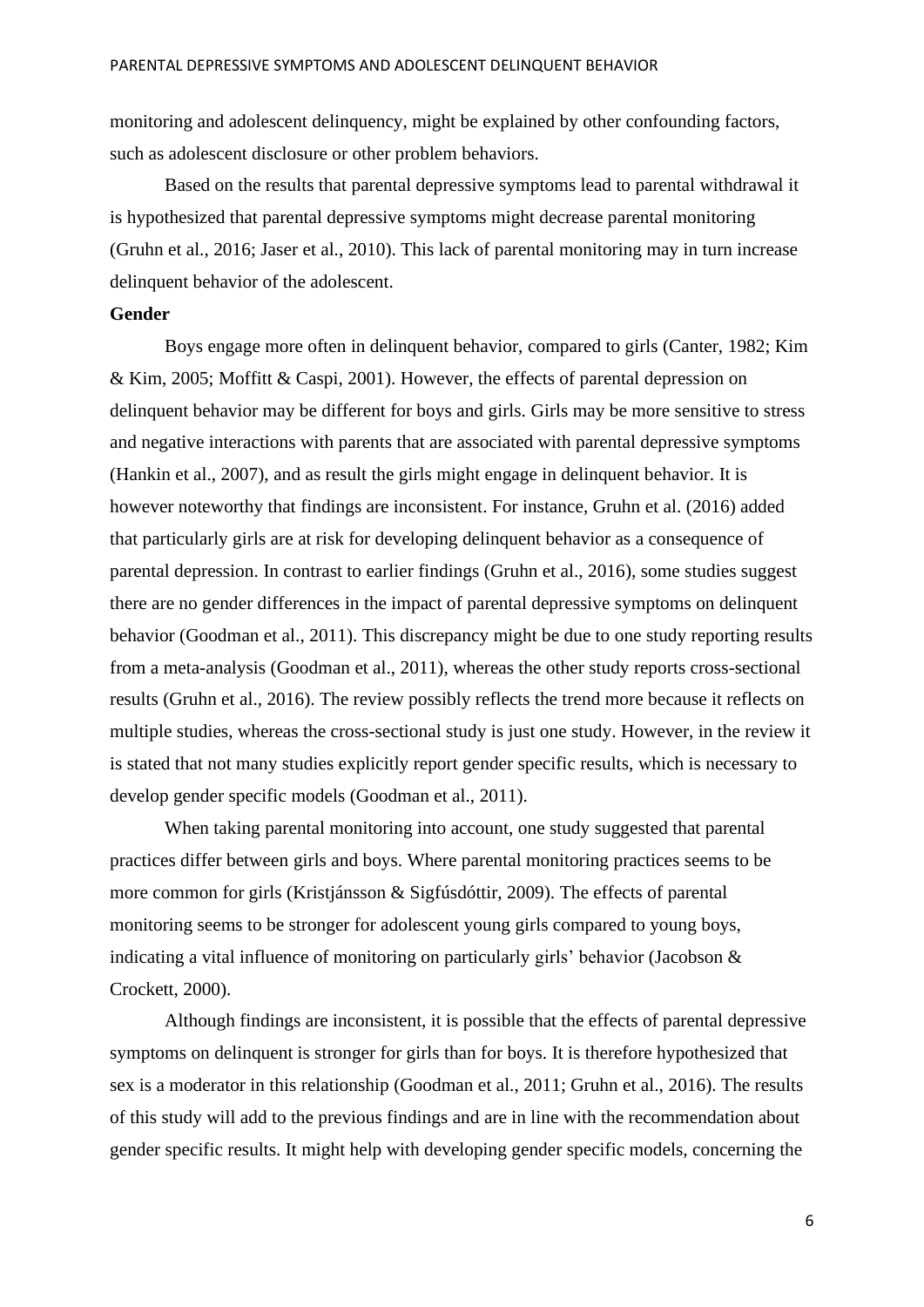relationship between parental depressive symptoms, parental monitoring, and delinquent outcomes.

# **Research question and explanatory model**

Based on recent findings (Reising et al., 2012), it is hypothesized that parental depressive symptoms predict adolescents' delinquent behavior. This relationship may be explained by reduced parental monitoring (Barnes et al., 2006; Cheng & Li, 2017; Steinberg, 2020) among parents who experience depressive symptoms (Gruhn et al., 2016; Jaser et al., 2010). It is also hypothesized that this relationship might be stronger for girls than boys (Kristjánsson & Sigfúsdóttir, 2009).

The central research question is as follows: *What is the relationship between parents' depressive symptoms and adolescent delinquent behavior and is this relationship mediated by parental monitoring? Are there differences in this relationship when taking gender into consideration?* The hypothesized relationships are described above and can be found in the research model (see Figure 1). The relationship will be controlled for parent SES, ethnicity of the parent and gender of the parent.



*Figure 1.* Explanatory model

**Method**

# **Participants**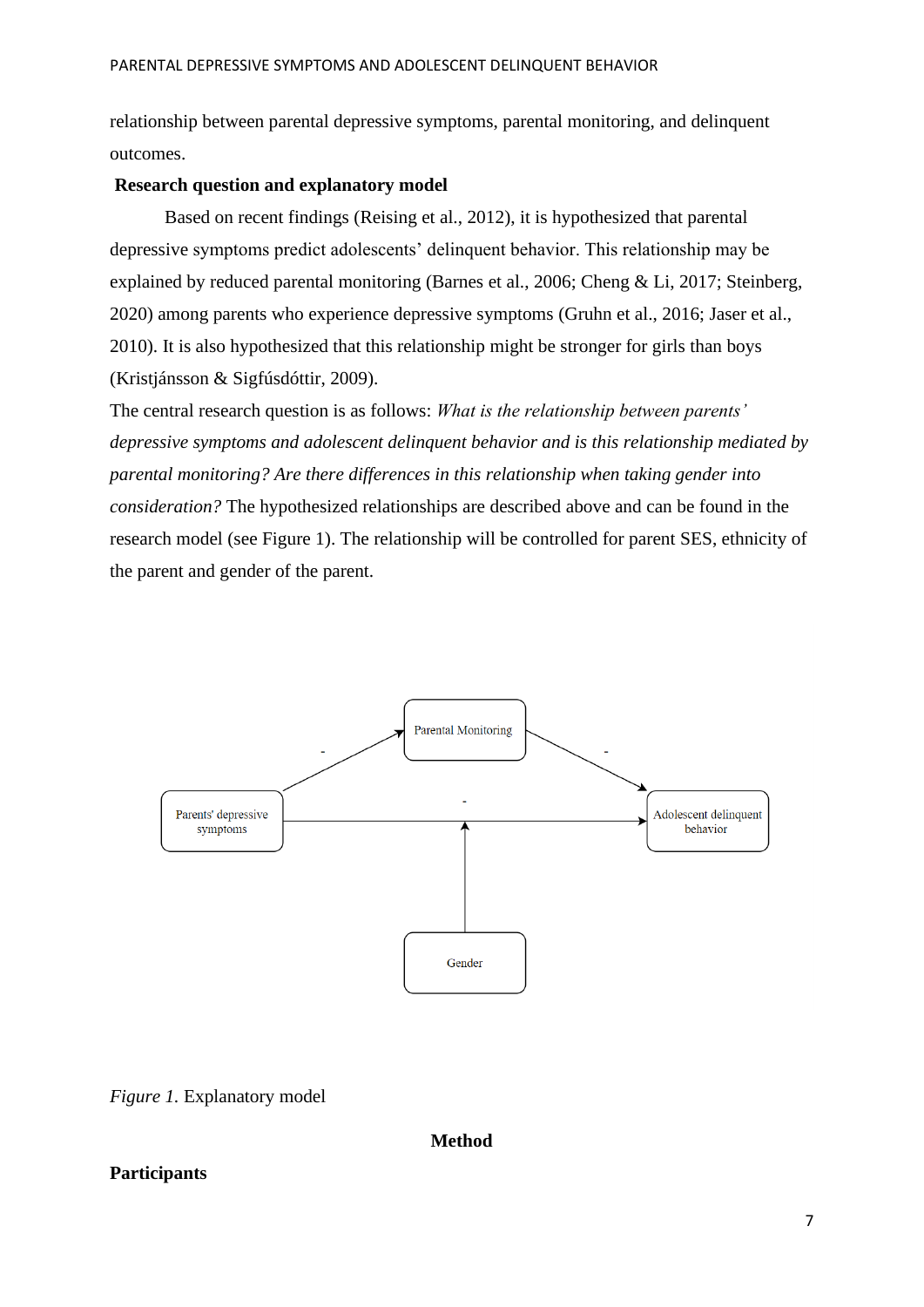This study used data from the TRacking Adolescents' Individual Lives Survey (TRAILS), which is a longitudinal study. This study used data from 3 waves T1, T2 and T3, starting in 2001/2002. Participants consisted of Dutch male and female pre-adolescents and their parents (De Winter et al., 2005). The sample of this study consistsed of 1528 participants. At T1 2230 participants (mean age  $= 11.1$ , 51% girls) enrolled in the study, at T2 in the sample consisted of 2149 participants (mean  $age = 13.6, 51\%$  girls) and during the last assessment 1816 participants (mean age = 16.3, 51% girls) enrolled (Peeters et al., 2019). The adolescents that participated in the TRAILS study were and are still enrolled in the study until adulthood (Oldehinkel et al., 2015). The attrition analysis showed no significant differences (*p* > .05) in drop-outs at T3 on adolescent delinquent behavior and parental depressive symptoms, compared with adolescents who remained in the study. However, there were significant differences in age, ethnicity, and SES. Drop-outs were slightly older (*t* (2227) = - 3.48,  $p < .01$ ), drop-outs were more likely non-Western ( $t$  (2227) = 5.97,  $p < .01$ ), and dropouts were more likely from a lower SES ( $t$  (2185) = 10.09,  $p < .01$ ).

# **Procedure**

The sample selection involved two stages. Firstly, five municipalities in the Netherlands provided information about the citizens that were born between 1989 and 1990. After this primary schools, including schools for special education received more information about the study. Of the 135 school that were approached, 13 refused to participate in the study (De Winter et al., 2005). Secondly, adolescents and parents received a letter with detailed information about TRAILS. After the participants were recruited, and detailed information had been provided, parents needed to provide with informed consent. When parents and adolescents agreed to participate, they completed the questionnaires under the guidance of a trained research assistant. The adolescents did this at school, and the parents at home (De Winter et al., 2005).

The TRAILS study was approved by the medical ethical committee (De Winter et al., 2005).

## **Materials**

## *Parents' depressive symptoms (T1)*

The independent variable parents' depressive symptoms was measured with the subscale "depression" of the Depression Anxiety Stress Scales (DASS), using 7 items (Lovibond & Lovibond, 1995). Participants needed to choose from a 4-point Likert Scale, which suited their situation best, with answers from never (0), sometimes (1), often (2) and most of the time (3). The questionnaire consists of statements such as: "I feel worthless". The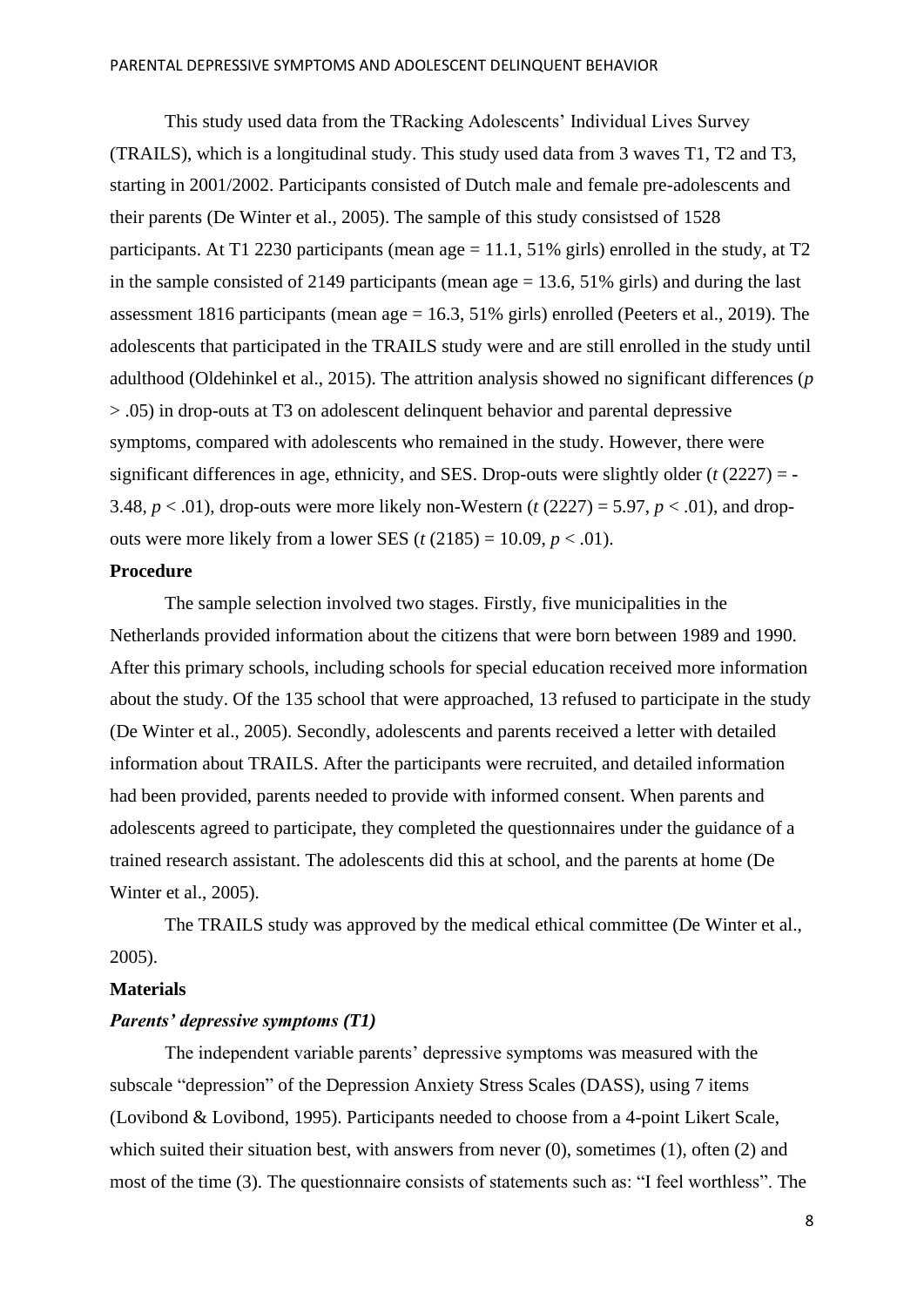items were combined using the mean scores, where a higher score indicated more depressive symptoms. The internal consistency of this scale was good, with a Cronbach's alpha of .83. *Parental monitoring (T3)*

Parental monitoring was measured at T3 with a questionnaire developed by TRAILS, including 15 items. The subscales were called: parental control, parental disclosure, and parental solicitation. Children filled out these questions referring to mother and fathers. The child needed to fill out how often they experienced what is described in the statements. All items were measured using a 4-point Likert Scale (0= never, 1= rarely, 2= sometimes, 3= often, 4= (almost) always). The questionnaire consistsed of statements such as: "If you have been out late at night, does your mother / father want you to explain what you did and who you were with?". High scores reflected more parental monitoring. The internal consistency was good with a Cronbach's alpha of .81.

# *Adolescent delinquent behavior (T1 and T3)*

The dependent variable adolescent delinquent behavior was measured at T1 and T3 with the Youth Self Report (YSR), using 15 items (Achenbach & Rescorla, 2001). This scale involved statements such as: "I steal". A 3-point Likert Scale is used to measure the items (0= never, 1= sometimes, 2= often). Higher scores reflected more delinquent behavior. The Cronbach's of this scale at T1 was .64. And the Cronbach's alpha of the scale at T3 was .76, which implies that the internal consistency was good.

## *Control variables (T1)*

Analyses were controlled for family SES, which is composed of educational level from the parents, work of the parents and income of the parents, for ethnicity of the parents and for parental sex. Research implies fathers from some ethnicities minorities monitor their children less (Hofferth, 2003). The variable of ethnicity was recoded into Western and Non-Western background. A lower SES might have also been associated with less monitoring (Hofferth, 2003). Additionally, having a low SES increases the risk for adolescent delinquent behavior (Devenish et al., 2017).

#### **Analyzing strategy**

The data was analyzed using IBM SPSS Statistics 26. Before conducting the hierarchical regression analysis, the descriptive statistics and correlations between the variables were analyzed. Also an attrition analysis was conducted. Hereafter the assumptions for regression analyses were checked: linearity, no multicollinearity, the values of the residuals were independent, homoscedasticity, the values of the residuals were normally distributed and lastly there were no influential cases in the models. The assumption of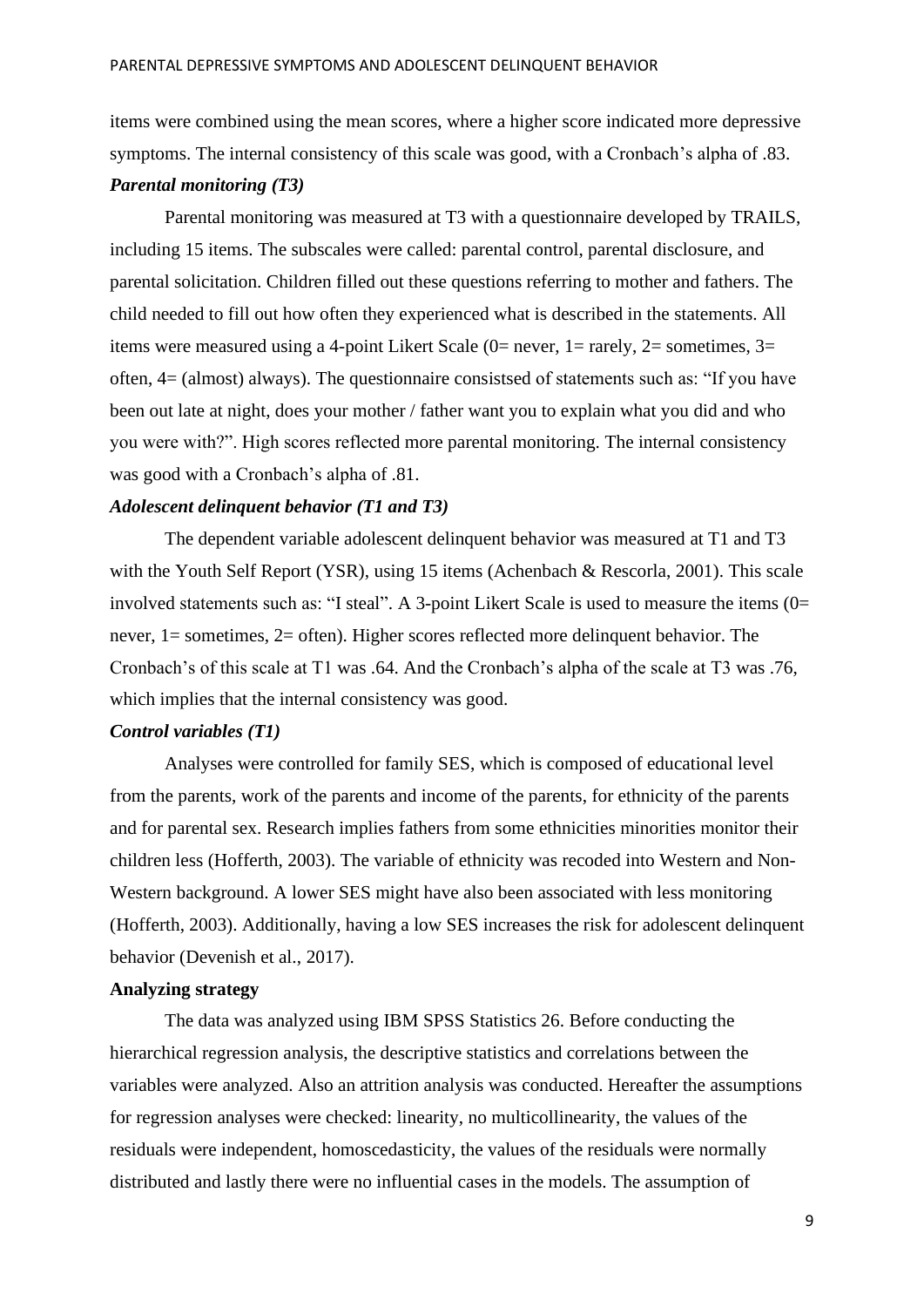linearity was met for the dependent and independent variables. Secondly, there was no multicollinearity. The VIF scores were below 10, and the tolerance scores above 0.2. The values of the residuals were independent, as the obtained Durbin-Watson values were all close to 2. Next, the variance of residuals was constant. The scatterplots showed no signs of funneling. Fifth, not all residuals were normally distributed. The P-P plot showed violation for some residuals, but not for parental monitoring and adolescent delinquent behavior T3, and for parental depressive symptoms and parental monitoring.

To investigate the main effect of parental depressive symptoms on adolescent delinquent behavior and whether this relationship was mediated by parental monitoring a hierarchical regression analysis was conducted, using the Baron and Kenny Method (Baron & Kenny, 1986). Four regression analysis were conducted, the first examined the main effect of parents' depressive symptoms on adolescent delinquent behavior. The second examined the relationship of parents' depressive symptoms on the mediation variable, parental monitoring. The third, examined the effect of parental monitoring on adolescent delinquent behavior. And the last, examined the relationship of both parents' depressive symptoms and parental monitoring on adolescent delinquent behavior. The first step constantly analyzed the confounding effects, where in the second step the main effects were added.

To examine whether the relationship was stronger for girls than boys, another hierarchical regression analysis was conducted. The first step analyzed the confounding effects, then the main effects were added (parental depressive symptoms and gender), and as a last step the interaction variable between parental depressive symptoms and gender was added. Before the interaction variable was created, both parents' depressive symptoms and gender were centered.

# **Results**

#### **Descriptive statistics**

In total 2040 parents participated in the study, of which 87.5% were female. In the total of 2229 adolescent participants, 50.7% were female. The majority of the participants, 89.4% had a Western background. In Table 1, the descriptive statistics are presented.

## **Table 1**

*Descriptive statistics: from the independent and dependent variables*  $(N = 1528)$ .

|  | Min. | Max. | <b>Mean</b> | Std.<br>Dev. |
|--|------|------|-------------|--------------|
|  |      |      |             |              |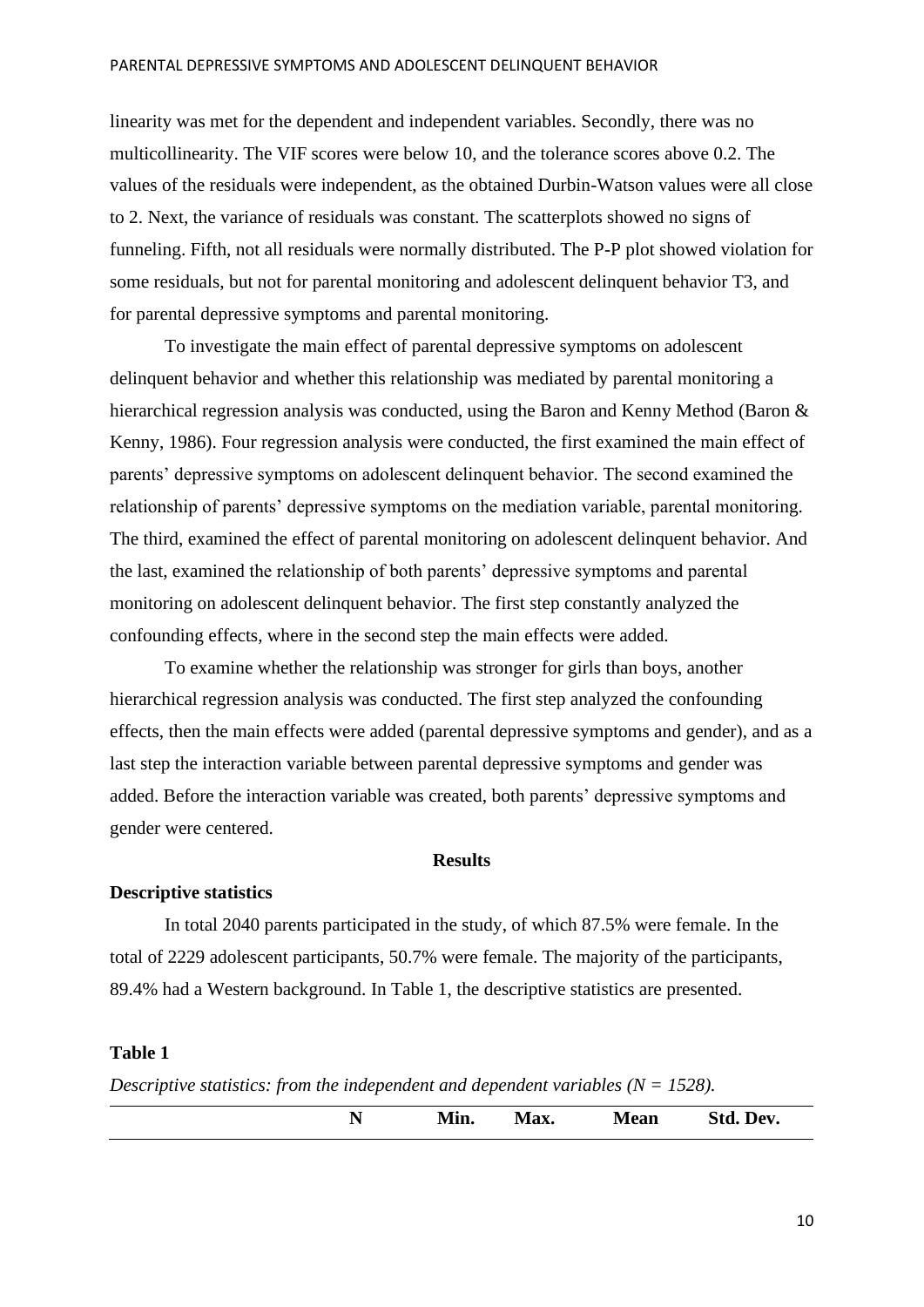| <b>Adolescent delinquent</b>  | 2187 | .00            | 1.27           | .23    | .17 |
|-------------------------------|------|----------------|----------------|--------|-----|
| behavior T1                   |      |                |                |        |     |
| <b>Socio-Economic Status</b>  | 2187 | $-1.94$        | 1.73           | $-.05$ | .80 |
| <b>Family T1</b>              |      |                |                |        |     |
| <b>Parental sex</b>           | 2040 | $\mathbf{1}$   | $\overline{2}$ | 1.96   | .21 |
| <b>Ethnicity</b>              | 2229 | .00            | 1.00           | .89    | .31 |
| <b>Gender</b>                 | 2229 | $\overline{0}$ | 1              | .49    | .50 |
| <b>Parental depressive</b>    | 2038 | .00            | 2.43           | .26    | .34 |
| symptoms T1                   |      |                |                |        |     |
| <b>Parental monitoring T3</b> | 1654 | .03            | 3.90           | 2.18   | .63 |
| <b>Adolescent delinquent</b>  | 1660 | .00            | 1.40           | .32    | .24 |
| behavior T3                   |      |                |                |        |     |
| <b>Valid N</b> (Listwise)     | 1518 |                |                |        |     |

# **Correlation statistics**

A Pearson correlation was performed to check the relationship between parental depressive symptoms and adolescent delinquent behavior (Table 2). A positive significant relationship was found between parental depressive symptoms and adolescent delinquent behavior ( $r = .06$ ,  $p < .05$ ), indicating that more parental depressive symptoms predicted more adolescent delinquent behavior. Gender  $(r = .14, p < .01)$ , was also positively significantly related to adolescent delinquent behavior. Indicating that boys were more delinquent. Parental monitoring  $(r = -.33, p < .01)$ , and socio-economic status family  $(r = -.07, p < .01)$  were negatively significantly related to adolescent delinquent behavior. Indicating that less parental monitoring and having a lower SES resulted in more adolescent delinquent behavior at T3.

# **Table 2**

|             |                          | 2                        | $\mathbf{E}$             | 4                        | $\mathbf{D}$             | $\mathbf{p}$             |                          | O                        |  |
|-------------|--------------------------|--------------------------|--------------------------|--------------------------|--------------------------|--------------------------|--------------------------|--------------------------|--|
| Adolescent  | $\overline{\phantom{a}}$ | $\overline{\phantom{a}}$ | $\overline{\phantom{0}}$ | $\overline{\phantom{a}}$ | $\overline{\phantom{a}}$ | $\overline{\phantom{a}}$ | $\overline{\phantom{0}}$ | $\overline{\phantom{0}}$ |  |
| delinquent  |                          |                          |                          |                          |                          |                          |                          |                          |  |
| behavior T1 |                          |                          |                          |                          |                          |                          |                          |                          |  |

*Correlation Matrix between all study variables*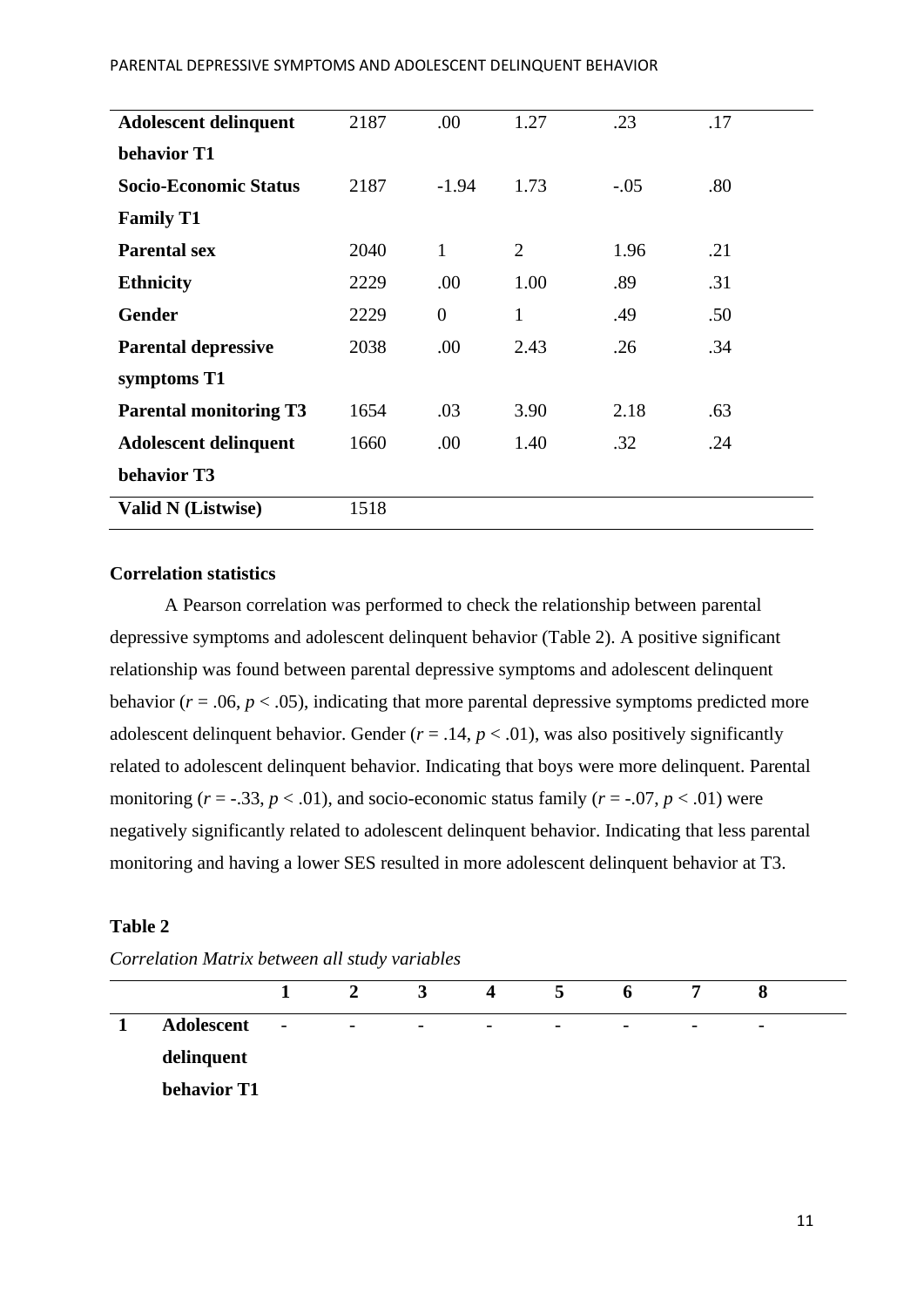| $\overline{2}$          | Socio-              | $-.05*$ |          |          |         |          |          |        |  |
|-------------------------|---------------------|---------|----------|----------|---------|----------|----------|--------|--|
|                         | Economic            |         |          |          |         |          |          |        |  |
|                         | <b>Status</b>       |         |          |          |         |          |          |        |  |
| $\mathbf{3}$            | <b>Parental sex</b> | .01     | .04      |          |         |          |          |        |  |
| $\overline{\mathbf{4}}$ | <b>Ethnicity</b>    | .02     | $.17**$  | $.06**$  |         |          |          |        |  |
| 5                       | <b>Gender</b>       | $.21**$ | $-.03$   | $-.04$   | .01     |          |          |        |  |
| 6                       | <b>Parental</b>     | $-16**$ | $.23**$  | .04      | $-.05*$ | $-.26**$ |          |        |  |
|                         | monitoring          |         |          |          |         |          |          |        |  |
| $\overline{7}$          | <b>Parental</b>     | $.08**$ | $-12**$  | $-0.04*$ | $-13**$ | .01      | $-.08**$ |        |  |
|                         | depressive          |         |          |          |         |          |          |        |  |
|                         | symptoms            |         |          |          |         |          |          |        |  |
|                         | <b>T1</b>           |         |          |          |         |          |          |        |  |
| 8                       | <b>Adolescent</b>   | $.32**$ | $-.07**$ | .03      | $-0.01$ | $.14***$ | $-.33**$ | $.06*$ |  |
|                         | delinquent          |         |          |          |         |          |          |        |  |
|                         | behavior T3         |         |          |          |         |          |          |        |  |

*Note:*  $** = p \le 0.01$ ;  $* = p \le 0.05$ .

## **Analyses**

## *Relationship between parental depressive symptoms and adolescent delinquent behavior*

It was hypothesized that parental depressive symptoms were a risk for the development of adolescents' delinquent behavior. In a first step the main effect was tested using a hierarchical regression analysis. The effect of parental depressive symptoms on adolescent delinquent behavior was assessed while controlling for adolescent delinquent behavior T1, SES of the family, sex of the parent, and ethnicity (Table 3). The results showed no significant effect between parental depressive symptoms and adolescent delinquent behavior ( $B = .02$ ,  $p = .24$ ). Only the control variables adolescent delinquent behavior T1 ( $B =$ .44,  $p < .01$ ) and SES family ( $B = .02$ ,  $p < .01$ ) were significantly related to adolescent delinquent behavior.

# **Table 3**

*Linear regression from parental depressive symptoms, on adolescent delinquent behavior T3 with control variables adolescent delinquent behavior T1, SES family, parental sex, and ethnicity*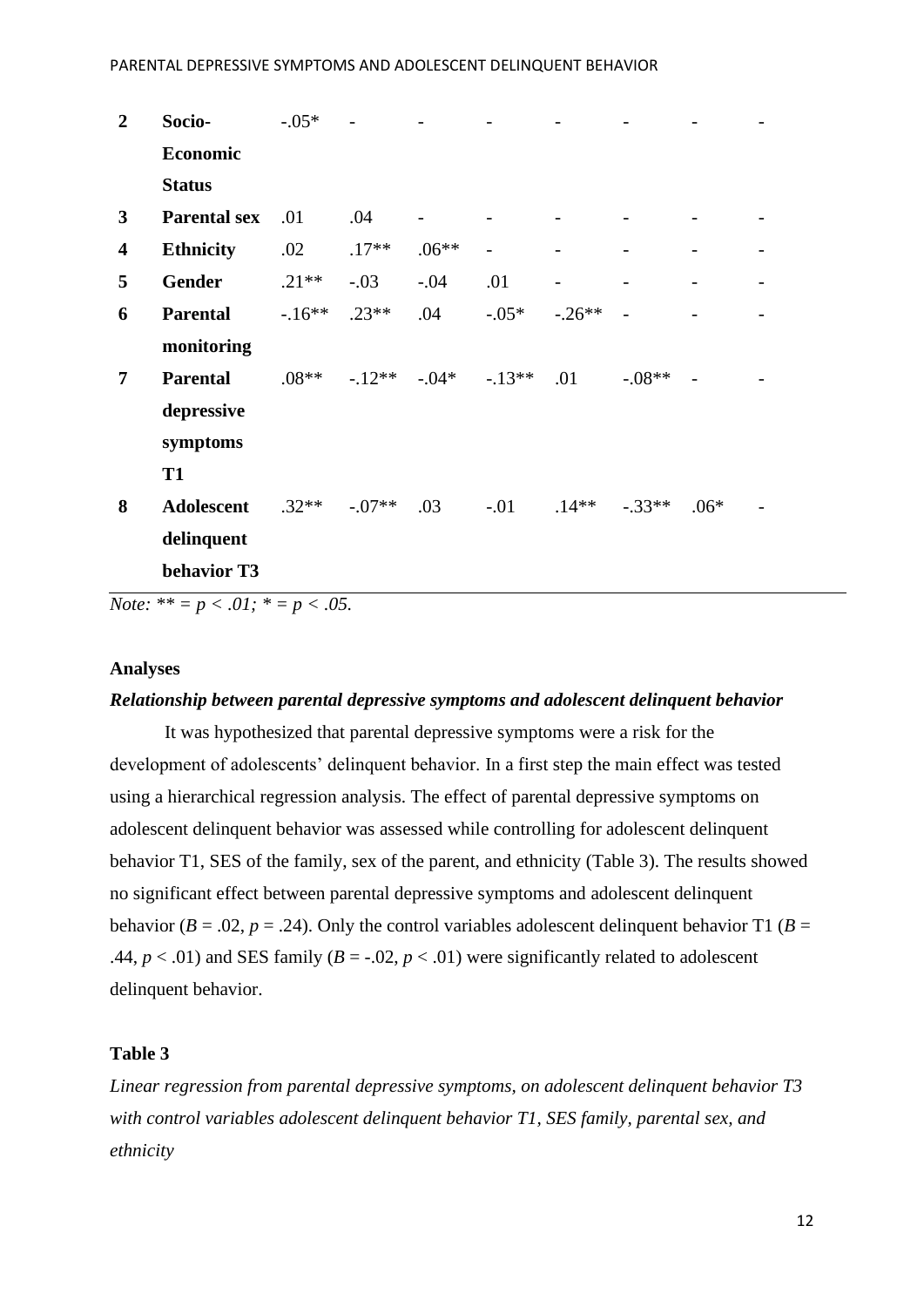|                                          | <b>Model</b> |     |         |
|------------------------------------------|--------------|-----|---------|
|                                          | B            | SE  | t       |
| <b>Adolescent delinquent behavior T1</b> | $.44**$      | .03 | 12.78   |
| <b>Socio-Economic Status Family T1</b>   | $-.02**$     | .01 | $-2.46$ |
| <b>Parental sex</b>                      | .04          | .03 | 1.35    |
| <b>Ethnicity</b>                         | $-.02$       | .02 | $-.83$  |
| <b>Parental depressive symptoms T1</b>   | .02          | .02 | 1.17    |
| $\mathbf{R}^2$                           | .11          |     |         |
| N                                        | 1528         |     |         |

*Note: Dependent variable: adolescent delinquent behavior*  $T3$ *; \*\* =*  $p < .01$ *; \* =*  $p < .05$ *. Control variables were measured separately from the independent variable parental depressive symptoms.* 

## *Parental monitoring as a mediator*

It was hypothesized that parental depressive symptoms decreased parental monitoring, and that this decrease in parental monitoring may increase adolescent delinquent behavior. In a second step the mediating effect of parental monitoring was evaluated by using the Baron and Kenny Method (Baron & Kenny, 1986). A hierarchical linear regression analysis had been conducted to analyze the relationship between parental depressive symptoms and parental monitoring. The results showed that parental depressive symptoms had a negative small, though significant effect on parental monitoring, which was also expected ( $B = -10$ ,  $p$ )  $= .03$ , *SE* = .05). The variance explained by this model about 6% ( $R^2 = .06$ ,  $F = 24.66$ ,  $p <$ .01).

For the second part of this hypothesis a hierarchical linear regression analysis was conducted to analyze the relationship between parental monitoring and adolescent delinquent behavior. The results showed that parental monitoring had a negative significant effect on adolescent delinquent behavior ( $B = -12$ ,  $p < 0.01$ ,  $SE = 0.01$ ). This result indicated that more parental monitoring was associated with less delinquent behavior. The variance explained by this model was 19% ( $R^2 = .19$ ,  $F = 70.31$ ,  $p < .01$ ).

The last step tested whether the association of the main effect, the relationship between parental depressive symptoms and adolescent delinquent behavior, reduced after adding parental monitoring. Both parental depressive symptoms and parental monitoring were included as predictors of delinquent behavior. Only parental monitoring had a negative significant effect on adolescent delinquent behavior  $(B = -12, p < 0.01, SE = 0.01)$ . The non-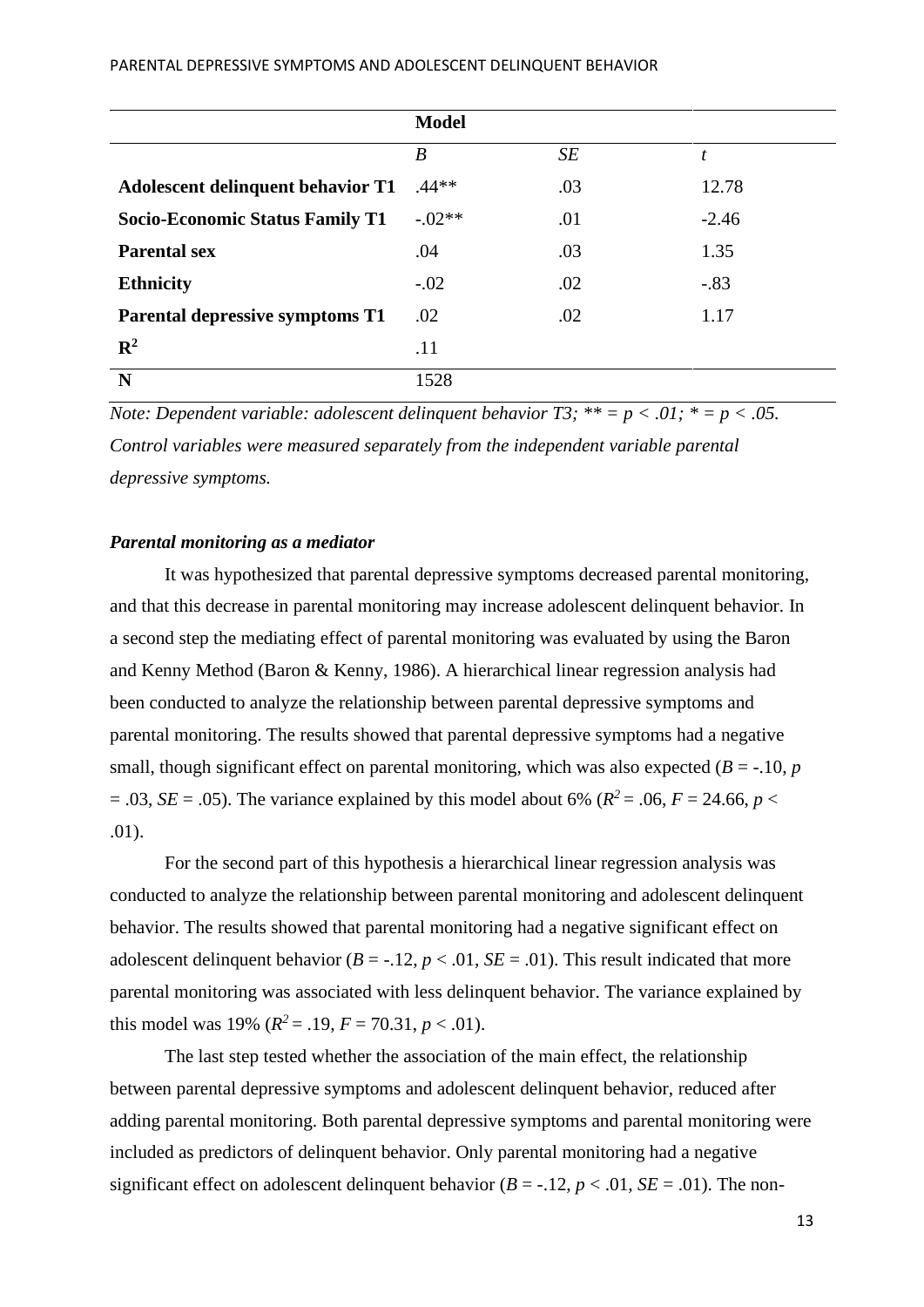significant main effect remained non-significant, and therefore there was no support for a mediation effect of parental monitoring. However, parental monitoring did predict fewer adolescent delinquent behavior. The effect size showed that about 19% of the variance was explained by this model ( $R^2 = .19$ ,  $F = 58.67$ ,  $p < .01$ ). Figure 2 also shows the results described above.



*Figure 2.* Mediation model with effects.

## *Gender as a moderator*

It was hypothesized that sex was a moderator in the relationship between parental depressive symptoms and adolescent delinquent behavior, and that this relationship might be stronger for girls. To test this hypothesis a hierarchical linear regression analysis was conducted (Table 4). The results showed no moderation effect, as the interaction variable was not significantly related to adolescent delinquent behavior. The effect of parental depressive symptoms did not relate differently for boys and girls on adolescent delinquent behavior. Gender however, had a positive significant effect on adolescent delinquent behavior  $(B =$ .036,  $p < .01$ ), which indicated that boys were more delinquent.

# **Table 4**

*Linear regression from parental depressive symptoms, sex, and interaction variable on adolescent delinquent behavior T3 with control variables adolescent delinquent behavior T1, SES family, parental sex, and ethnicity*

|                                                     | <b>Model</b> |     |         |
|-----------------------------------------------------|--------------|-----|---------|
|                                                     |              | SЕ  |         |
| Adolescent delinquent behavior T1 .42 <sup>**</sup> |              | .04 | 11.89   |
| <b>Socio-Economic Status Family T1</b>              | $-02*$       |     | $-2.52$ |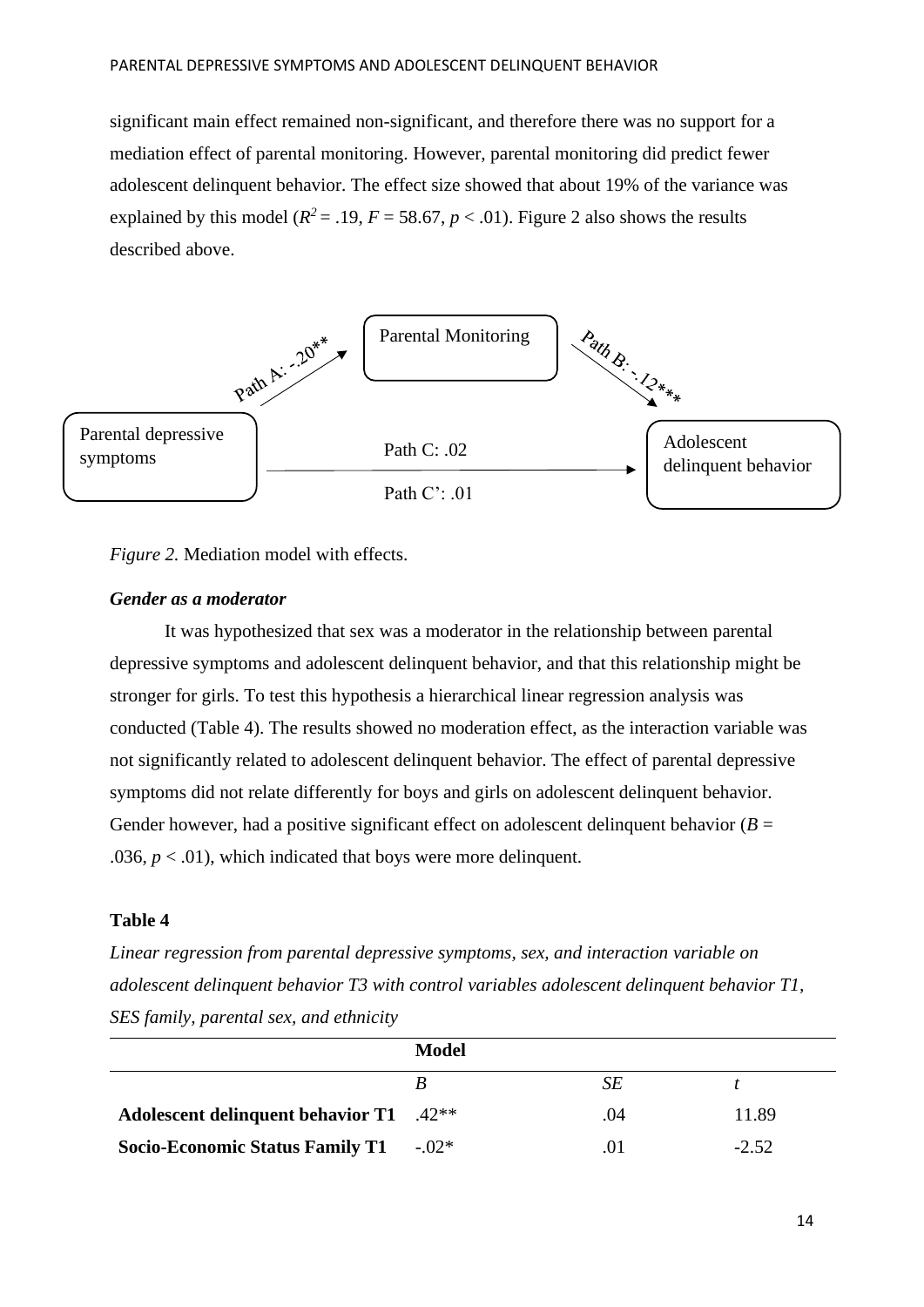| <b>Parental sex</b>                 | .04     | .03 | 1.41   |
|-------------------------------------|---------|-----|--------|
| <b>Ethnicity</b>                    | $-.02$  | .02 | $-.92$ |
| <b>Parental depressive symptoms</b> | .02     | .02 | 1.13   |
| Gender                              | $.04**$ | .01 | 3.06   |
| ParentdepXGender                    | $-.02$  | .03 | $-.71$ |
| $\mathbb{R}^2$                      | .11     |     |        |
| N                                   | 1528    |     |        |

*Note: Dependent variable: adolescent Delinquent behavior*  $T3$ *;*  $** = p < .01$ *;*  $* = p < .05$ *. All results were analyzed separately.* 

## **Discussion**

The current study examined whether parental depressive symptoms predicted adolescents' delinquent behavior, and whether this relationship was mediated by parental monitoring. It was also investigated whether this relationship was different for boys and girls. The results from the analyses showed no main effect between parental depressive symptoms and adolescent delinquent behavior. Although parental monitoring did not function as a mediator, due to the absence of a main effect, further analyses revealed that a higher level of parental depressive symptoms resulted in less parental monitoring. In addition, less monitoring was related to more adolescent delinquent behavior. Although gender was not a moderator between parental depressive symptoms and adolescents' delinquent behavior, gender was significantly related to adolescent delinquent behavior, indicating more delinquent behavior among boys compared with girls.

Inconsistent with previous research (England & Sim, 2009; Jaser et al., 2010; Parent et al., 2010; Reising et al., 2012) parental depressive symptoms did not predict more adolescent delinquent behavior. This finding was not in line with the first hypothesis. A possible explanation for this outcome might be due to two confounding factors that were significantly related in the relationship between parental depressive symptoms and adolescent delinquent behavior. There was a strong significant relationship between previous and current delinquent behavior. The change in delinquent behavior was minimal and therefore, perhaps parental depressive symptoms did not predict change in adolescents' delinquent behavior. Additionally, parental depressive symptoms were associated with delinquent behavior, as was supported by the significant correlation between parental depressive symptoms and adolescents' delinquent behavior T3. The control variable socioeconomic status (SES) was negatively related to adolescent delinquent behavior, which indicated that having a higher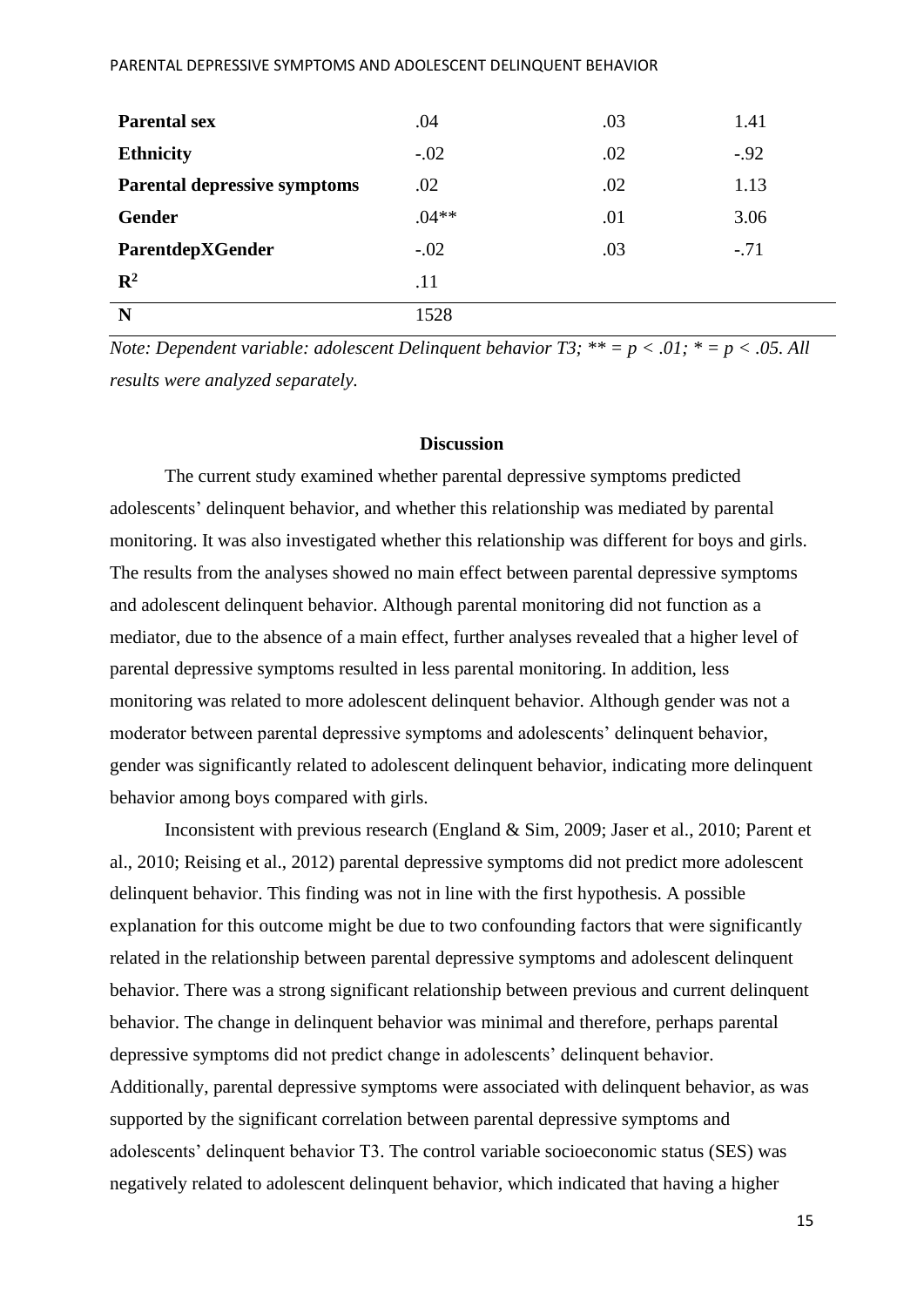SES could protect against adolescent delinquent behavior. Perhaps another explanation for this contrast, might be that this study made use of a lager sample. Previous studies included around the 100-200 participants, while this study included 1528 participants. Controlling for parental SES could explain differences in findings. In this study, similar as to the study from Parent et al. (2010), SES was significantly related to adolescent delinquent behavior. Depressive symptoms could be stronger among lower SES, and as such this could explain some of the variance in delinquent behavior. This assumption was supported by a negative correlation between SES and parental depressive symptoms, with more depressive symptoms among the lower SES. However, when controlling for parental SES, Parent et al. (2010) still found a significant relationship between parental depressive symptoms and delinquent outcomes. Therefore, future research could further investigate the relationship between parental depressive symptoms, SES, and adolescent delinquent behavior.

Due to the insignificant main effect between parental depressive symptoms and adolescent delinquent behavior it was not possible to explore the mediating role of parental monitoring. Earlier research suggested that parental depressive symptoms can result in withdrawn parenting (Gruhn et al., 2016; Jaser et al., 2010), and that withdrawn parenting and a lack of parental monitoring increase the possibility of adolescent delinquent behavior (Barnes et L., 2006; Cheng & Li, 2017; Harris-McKoy & Cui, 2012; Reising et al., 2012; Steinberg, 2020). In line with previous studies, this study found that parental depressive symptoms were negatively related to parental monitoring, and parental monitoring was negatively related to adolescent delinquent behavior. Though no mediation was found due to the absence of a significant relationship between parental depressive symptoms and adolescent delinquent behavior, it is noteworthy that the results indicated independent relationships between parental depressive symptoms, parental monitoring, and adolescent delinquent behavior. Which supported that they are related to one another. The findings that parental depressive symptoms, parental monitoring, and adolescent delinquent behavior were related was supported by findings of Reising et al. (2012), who found that the relationship between parental depressive symptoms and adolescent delinquent behavior might account on disruptive parenting behavior, such as withdrawn parenting. The current results indicated that when parents reported more depressive symptoms, this led to less parental monitoring. In turn experiencing less parental monitoring increased the risk for adolescent delinquent behavior. It therefore seems valuable to do follow-up research on the role of parental monitoring in the relationship between parental depressive symptoms and adolescent delinquent behavior.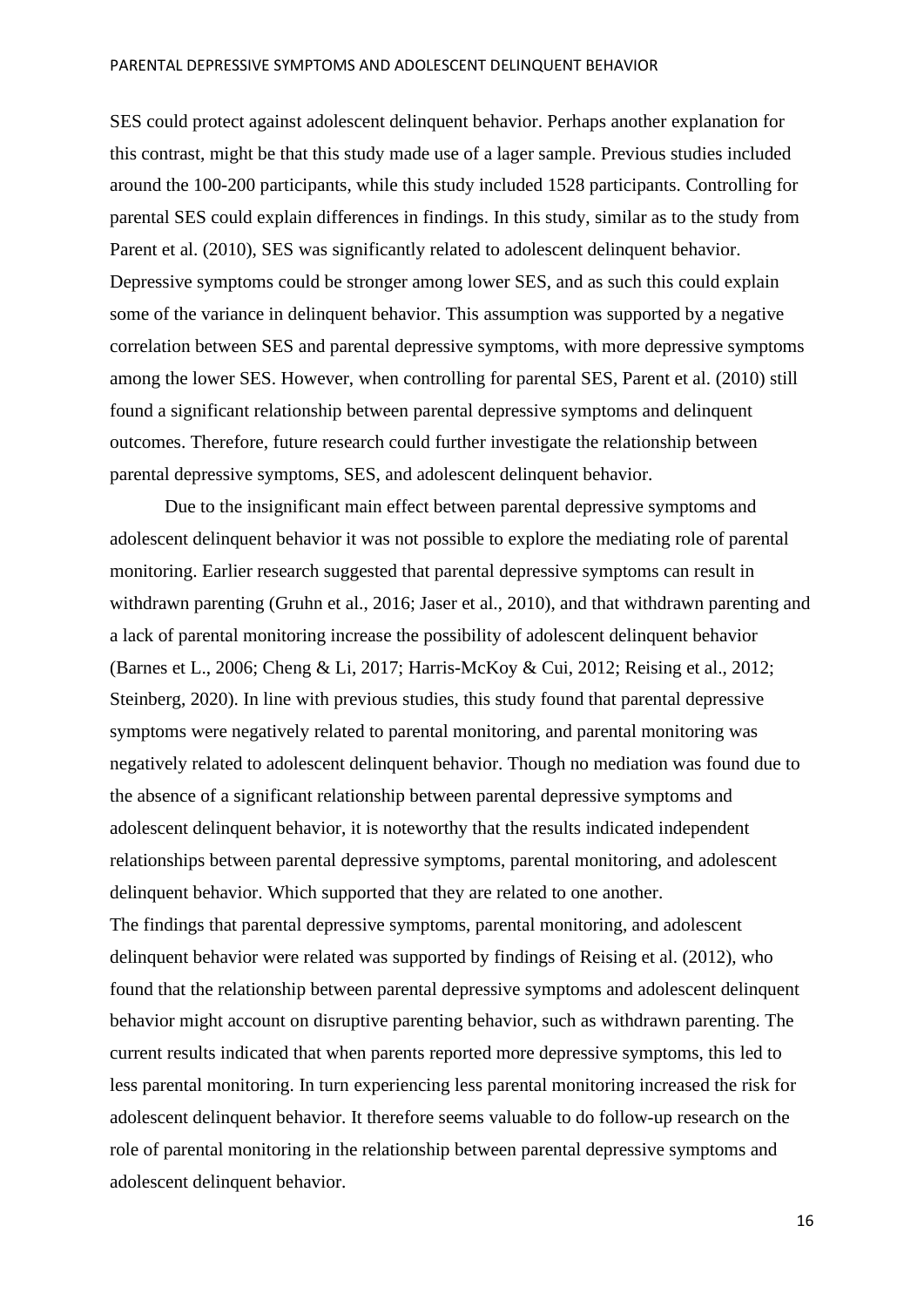Lastly, gender did not function as a moderator between parental depressive symptoms and adolescent delinquent behavior, the effects were not stronger for girls. This could be explained by the fact that there was no relationship between parental depressive symptoms and delinquent behavior in the first place. Previous results were inconsistent about whether the influence of parental depressive symptoms on adolescent delinquent behavior were different for boys and girls (Goodman et al., 2011; Gruhn et al., 2016). One study found that there were no gender differences in the impact of parental depressive symptoms on adolescent delinquent behavior (Goodman et al., 2011). Whereas other findings indicated that girls were at greater risk of developing delinquent behavior when parents experienced depressive symptoms (Gruhn et al., 2016), due to sensitivity to stressors related to parental depressive symptoms (Hankin et al., 2007). Additionally, girls seemed to be more susceptible to parental monitoring than boys (Jacobson & Crockett, 2000; Kristjánsson & Sigfúsdóttir, 2009). There was a negative significant correlation between parental monitoring and gender, which indicated that more monitoring was connected to being a girl. This could explain why boys reported more delinquent behavior, compared with girls, because monitoring decreased the opportunities for delinquent behavior (Steinberg, 2020). The results showed that boys reported more delinquent behavior in general, and a higher increase in delinquent behavior compared with girls, was however in line with earlier research (Canter, 1982; Kim & Kim, 2005; Moffitt & Caspi, 2001). Other studies could further investigate the relationship between parental monitoring and gender, in relationship to adolescent delinquent behavior. **Strengths and limitations**

A strength of this study was the large representative sample, which facilitated the generalizability of the results and facilitated to find results. Another strength was that this study was longitudinal, and due to the longitudinal data, the direction of the effects could be found. The study needs to be seen in light of the limitations as well. First, self-reports were used, which could lead to biases. However, previous findings indicated that the use of diaries, e.g., self-reports, are a reliable method to assess delinquent behavior among adolescents (Koning et al., 2010). Another limitation is the drop-out over the years. Although, the attrition analysis showed no significant differences in drop-outs at T3 on adolescent delinquent behavior, there were however significant differences in drop-outs at T3 on age, and SES, and ethnicity, which indicated that drop-outs were older, more likely non-western, and had a lower SES background. This could have led to biases. It could be possible that adolescents who dropped-out of the study would report more delinquent behavior, which might have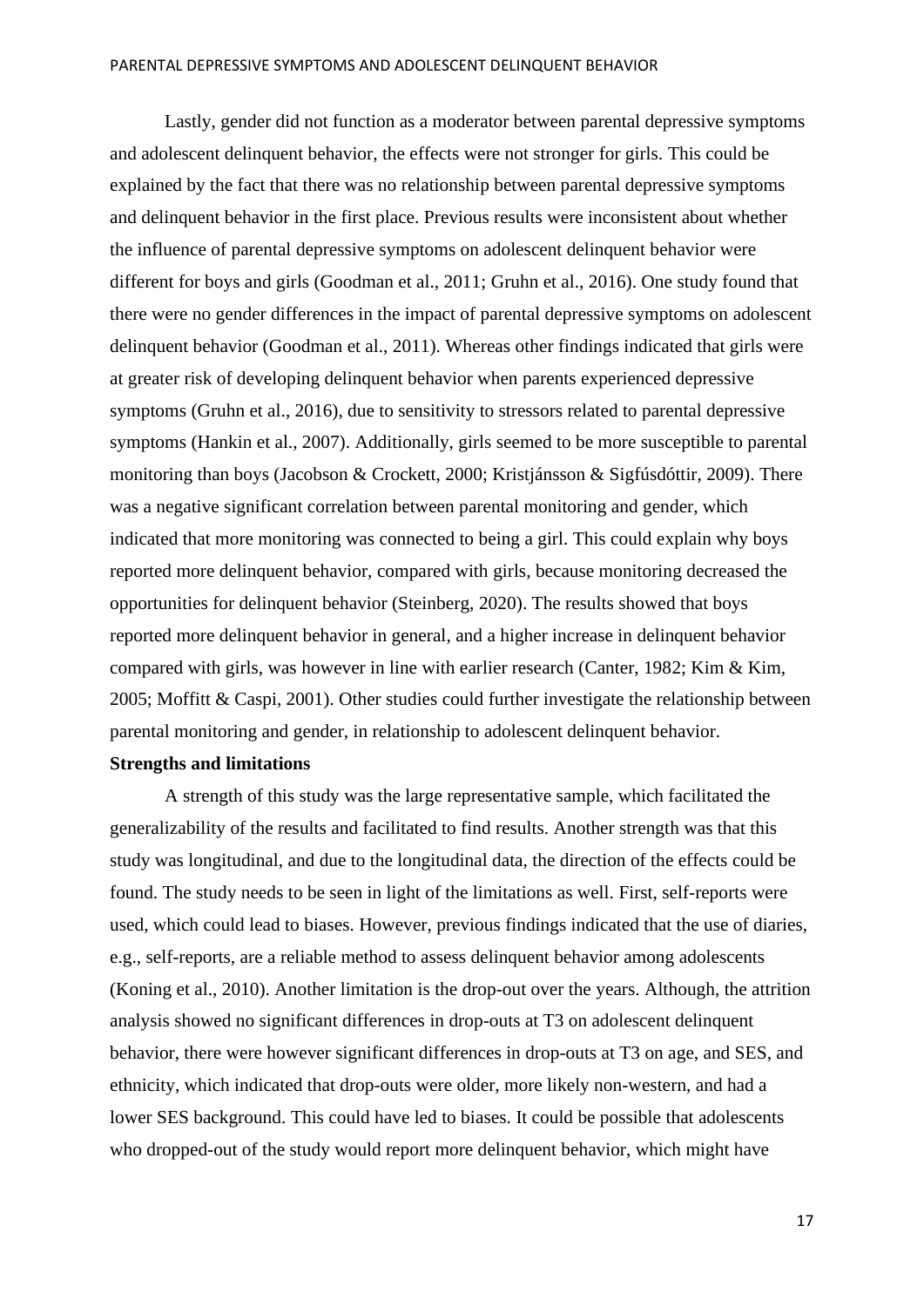resulted in a significant main effect between parental depressive symptoms and adolescent delinquent behavior.

## **Conclusion and implications**

In conclusion, this current study provided more insight in the relationship between parental depressive symptoms, and adolescent delinquent behavior, and evaluated the impact of parental monitoring and gender within this relationship. The results showed no relationship between parental depressive symptoms and adolescent delinquent behavior. However, results indicated that parental depressive symptoms negatively impacted parental monitoring. Additionally, parental monitoring was negatively related to adolescent delinquent behavior, thus less parental monitoring could result in more adolescent delinquent behavior.

Interventions could focus on the role of parental depressive symptoms and parental monitoring in developing their approaches aimed at decreasing adolescent delinquent behavior. Because of to the negative outcomes of adolescent delinquent behavior such as unemployment, negative physical health problems, mental health problems (depression), financial problems and the decrease in likelihood to graduate high school or college (Carter, 2018; Kim et al., 2020; Moffitt et al., 2002; Ward & Williams, 2015). The findings implicated that these interventions should focus more on the role of parental monitoring and take depressive symptoms among parents into account. Moreover, this knowledge can be used to develop further intervention strategies. Especially the relationship between parental depressive symptoms and adolescent delinquent behavior needs further examination, as there were possible confounding factors that played an important role in this relationship, such as family SES. Additionally, the findings of this study revealed that family SES had a consistent relationship with adolescent delinquent behavior. Future research could unravel the influence of SES of adolescent delinquent behavior in more detail to increase understanding of the origin of, as well as of a way to reduce adolescent delinquent behavior.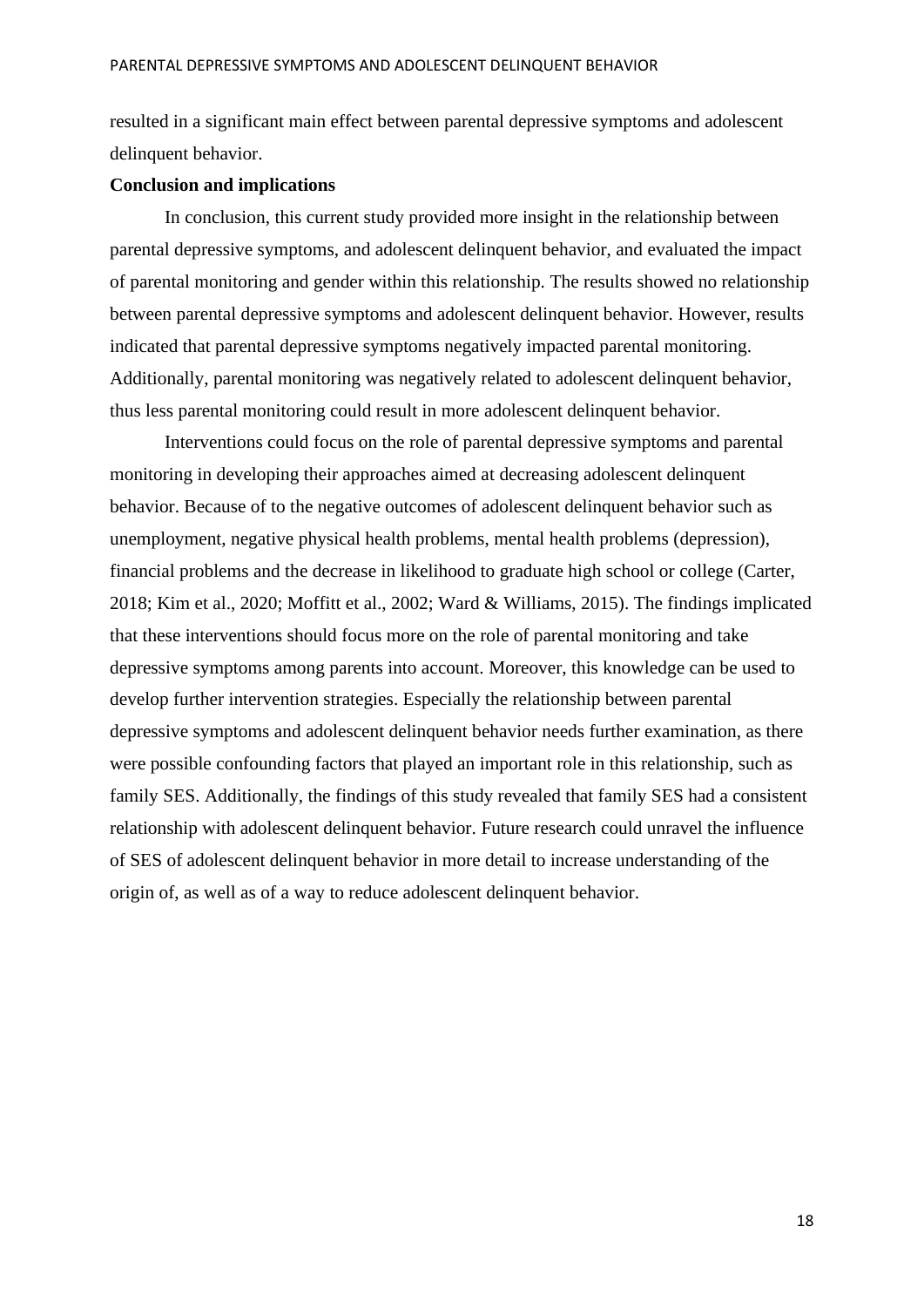#### **References**

- Achenbach, T. M., & Rescorla, L. A. (2001). *Manual for the ASEBA school-age forms & profiles*. Burlington, VT: University of Vermont, Research Center for Children, Youth, and Families.
- Barnes, G. M., Hoffman, J. H., Welte, J. W., Farrell, M. P., & Dintcheff, B. A. (2006). Effects of parental monitoring and peer deviance on substance use and delinquency. *Journal of Marriage and Family, 68*(40), 1084-1104.

[https://doi.org/10.1111/j.1741-](https://doi.org/10.1111/j.1741-%203737.2006.00315.x) 3737.2006.00315.x

- Baron, R. M., & Kenny, D. A. (1986). The moderator-mediator variable distinction in social psychological research: conceptual strategic, and statistical considerations. *Journal of Personality and Social Psychology, 51*, 1173-1182. <https://doi.org/10.1037/0022-3514.51.6.1173>
- Canter, R. (1982). Sex differences in self-report delinquency. *Criminology, 20*, 373-393. <https://doi.org/10.1111/j.1745-9125.1982.tb00467.x>
- Carter, A. (2018). The consequences of adolescent delinquent behavior for adult employment outcomes. *Journal of Youth and Adolescence, 48*, 17-29. https://doi.org/10.1007/s10964-018-0934-2
- Cheng, T. C., & Li, Q. (2017). Adolescent delinquency in child welfare system: a multiple disadvantage model. *Children and Youth services review, 73,* 205-212. <https://doi.org/10.1016/j.childyouth.2016.12.018>
- De Winter, A. F., Oldehinkel, A. J., Veenstra, R., Brunnekreef, J. A., Verhulst, F. C., & Ormel, J. (2005). Evaluation of non-response bias in mental health determinants and outcomes in a large sample of pre-adolescents. *European Journal of Epidemiology, 20*, 173-181. <https://doi.org/10.1007/s10654-004-4948-6>
- Deutsch, A. R., Crocket, L. J., Wolff, J. M., & Russell, S. T. (2012). Parent and peer pathways to adolescent delinquency: variation by ethnicity and neighborhood context. *Journal of Youth and Adolescence, 41*, 1078–1094. https://doi.org/10.1007/s10964-012-9754-y
- Devenish, B., Hooley, M., & Mellor, D. (2017). The pathways between socioeconomic status and adolescent outcomes: a systematic review. *American Journal of Community Psychology, 59*, 219-238.<https://doi-org.proxy.library.uu.nl/10.1002/ajcp.12115>
- England, M. J., & Sim, L. J. (2009). *Depression in parents, parenting, and children: opportunities to improve identification, treatment, and prevention.* Washington, DC: National Academic Press.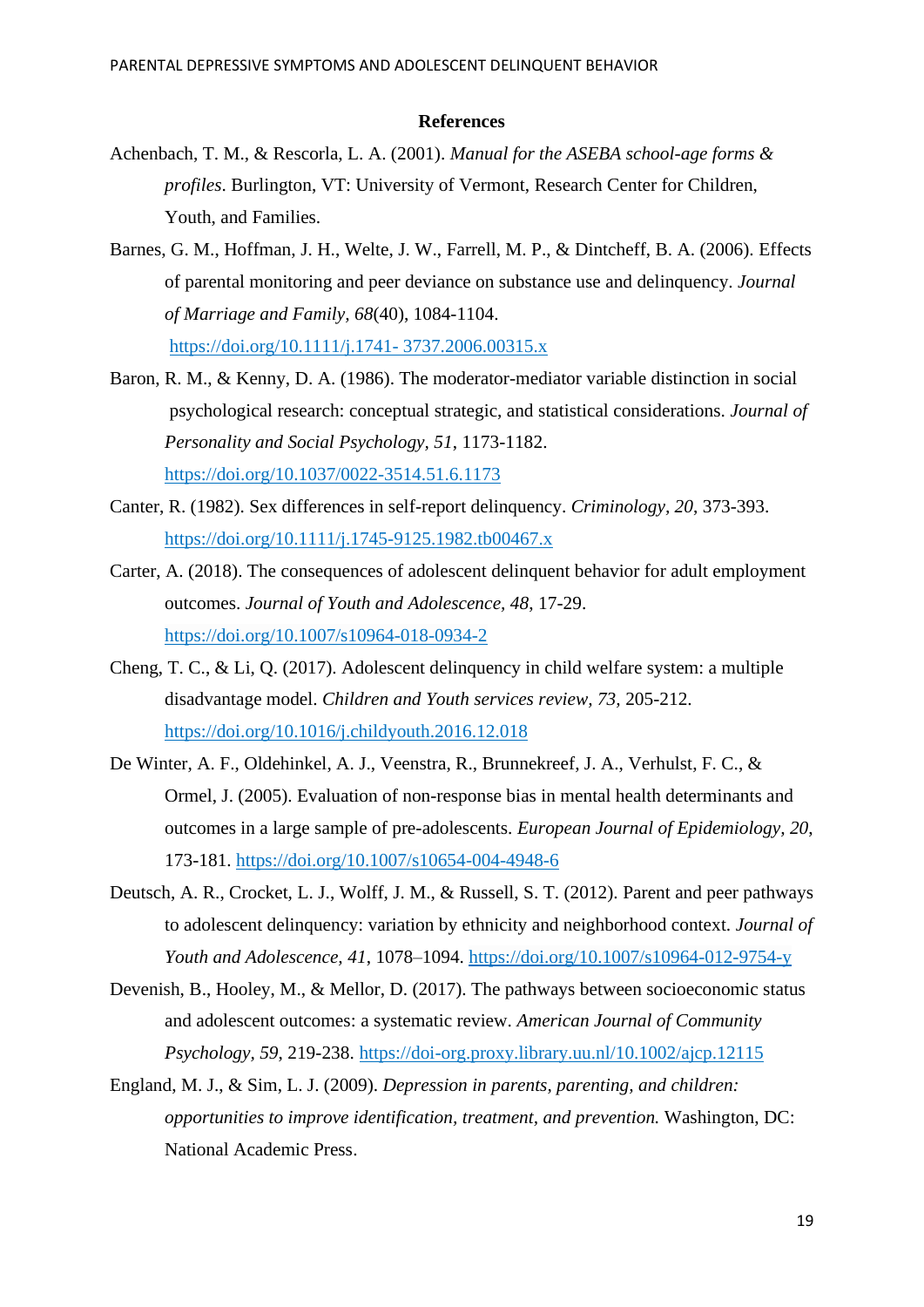- Ge, X., Conger, R. D., Simons, R. L., Brody, G. H., & McBride Murry, V. (2002). Contextual amplification of pubertal transition effects on deviant peer affiliation and externalizing behavior among African American children. *Developmental psychology, 38*(1), 42-54. <https://doi.org/10.1037/0012-1649.38.1.42>
- Goodman, S. H., Rouse, M. H., Connell, A. M., Broth, M. R., Hall, C. M., & Heyward, D. (2011). Maternal depression and child psychopathology: a meta-analytic review. *Clinical Child and Family Psychology Review, 14*, 1-27. <https://doi.org/10.1007/s10567-010-0080-1>
- Gruhn, M. A., Dunbar, J. P., Watson, K. H., Reising, M. M., Forehand, R., McKee, L., Cole, D. A., & Compas, B. E. (2016). Testing specificity among parents' depressive symptoms, parenting and child internalizing and externalizing symptoms. *Journal of Family Psychology, 30*(3), 309-319. [https://doi.org/10.1037/fam0000183](https://doi.apa.org/doi/10.1037/fam0000183)
- Hankin, B. L., Mermelstein, R., & Roesch, L. (2007). Sex differences in adolescent depression: stress exposure and reactivity models. *Child Development, 78*(1), 279-295. <https://doi-org.proxy.library.uu.nl/10.1111/j.1467-8624.2007.00997.x>
- Harris-Mckoy, D., & Cui, M. (2012). Parental control, adolescent delinquency, and young adult criminal behavior. *Journal of Child and Family Studies, 22*, 836-843. <https://doi.org/10.1007/s10826-012-9641-x>
- Hofferth, S. L. (2003). Race/ethnicity differences in father involvement in two-parent families. *Journal of Family Issues, 24*(2), 185-216. <https://doi.org/10.1177/0192513X02250087>
- Jacobson, K. C., & Crockett, L. J. (2000). Parental monitoring and adolescent adjustment: an ecological perspective. *Journal of research on adolescence, 10*(1), 65-97. [https://doi.org/10.1207/sjra1001\\_4](https://doi.org/10.1207/sjra1001_4)
- Jaser, S.S., Langrock, A. M., Keller, G., Merchant, M. J., Benson, M. A., Reeslund, K., Champion, J. E., & Compas, B. E. (2010). Coping with the stress of parental depression II: adolescent and parent reports of coping and adjustment. *Journal of Clinical Child and Adolescent Psychology, 34*(1), 193-205. [https://doi.org/10.1207/s15374424jccp3401\\_18](https://doi.org/10.1207/s15374424jccp3401_18)
- Keijsers, L. (2016). Parental monitoring and adolescent problem behaviors: how much do we really know? *International Journal of Behavioral Development, 40*(3), 271-281. <https://doi.org/10.1177/0165025415592515>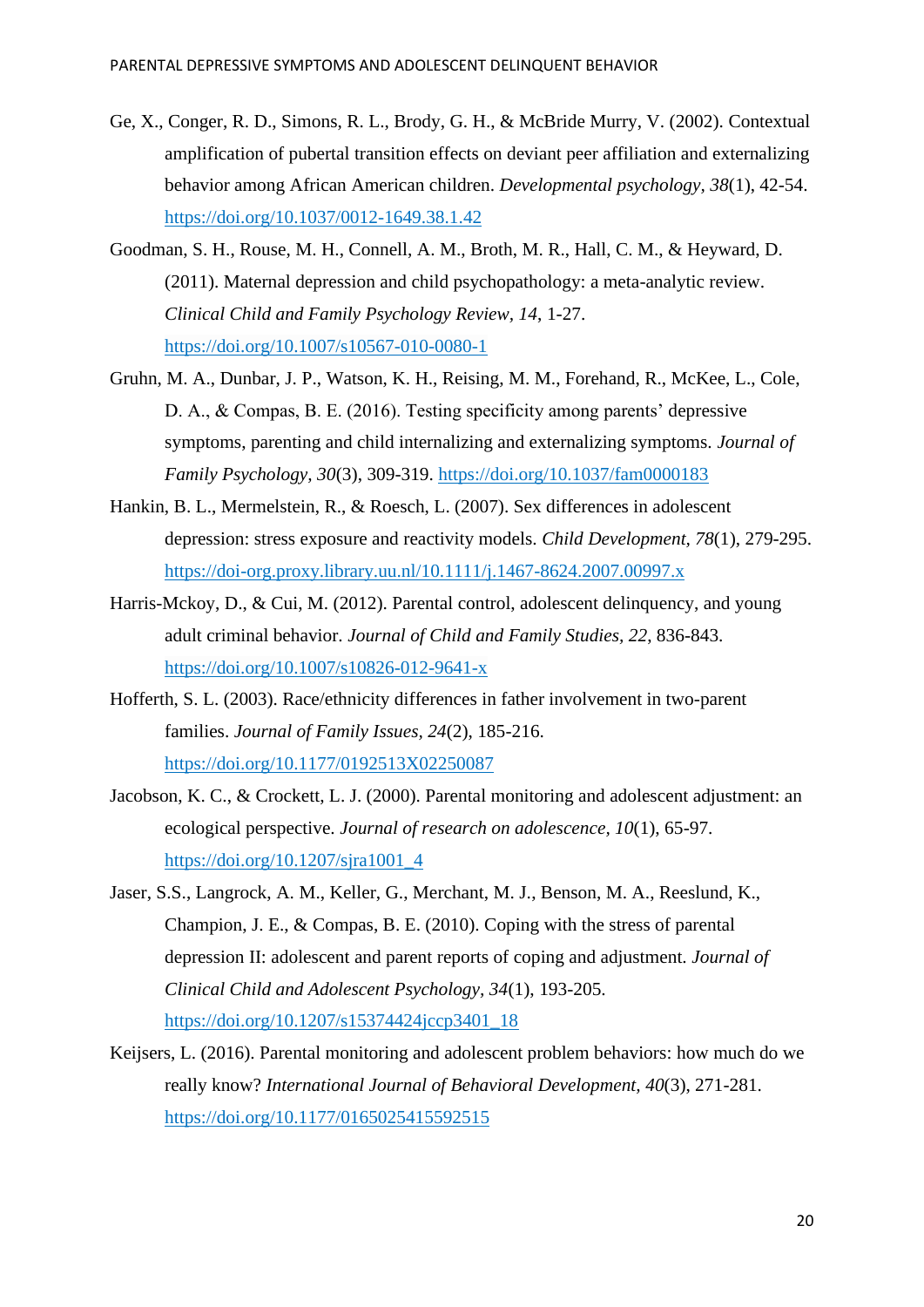- Kim, H., & Kim, H. (2005). Gender differences in delinquent behavior among Korean adolescents. *Child Psychiatry and Human Development, 35*(4), 325-345. <https://doi.org/10.1007/s10578-005-2691-1>
- Kim, J., Kim, R., Oh, H., Lippert, A. M., & Subramanian, S. V. (2020). Estimating the influence of adolescent delinquent behavior on adult health using sibling fixed effects. *Social Science & Medicine, 265*, 113397. <https://doi.org/10.1016/j.socscimed.2020.113397>
- Koning, I. M., Harakeh, Z., Engels, R. C., & Vollebergh, W. A. (2010). A comparison of selfreported alcohol use measures by early adolescents: questionnaires versus diary. *Journal of Substance use*, *15*(3), 166-173. <https://doi-org.proxy.library.uu.nl/10.3109/14659890903013091>
- Kristjánsson, A. L., & Sigfúsdóttir, I. D. (2009). The role of parental support, parental monitoring, and time spent with parents in adolescent academic achievement in Iceland: a structural model of gender differences. *Scandinavian Journal of Educational Research, 53*(5), 481-496.<https://doi.org/10.1080/00313830903180786>
- Liu, J. (2005). Childhood externalizing behavior: theory and implications. *Journal of Child and Adolescent Psychiatric Nursing, 17*(3), 93-103. <https://doi-org.proxy.library.uu.nl/10.1111/j.1744-6171.2004.tb00003.x>
- Lovibond, P. F., & Lovibond, S. H. (1995). The structure of negative emotional states: comparison of the Depression Anxiety Stress Scales (DASS) with the Beck Depression and Anxiety Inventories. *Behaviour Research Therapy, 33*(3), 335-43. doi: [https://doi.org/10.1016/0005-7967\(94\)00075-u](https://doi.org/10.1016/0005-7967(94)00075-u)
- McKee, L., Forehand, R., Rakow, A., Reeslund, K., Roland, E., Hardcastle, E., & Compas, B. (2008). Parenting specificity an examination of the relation between three parenting behaviors and child problem behaviors in the context of a history of caregiver depression. *Behavior Modification, 32*(5), 638-658. <https://doi.org/10.1177/0145445508316550>
- Moffitt, T. E. (1993). Adolescence-limited and life-course-persistent antisocial behavior: a developmental taxonomy. *Psychological Review, 100*, 674-701. [https://doi.org/10.1037/0033-295X.100.4.674](https://doi.apa.org/doi/10.1037/0033-295X.100.4.674)
- Moffitt, T. E., & Caspi, A. (2001). Childhood predictors differentiate life-course persistent and adolescence-limited antisocial pathways among males and females. *Development and Psychopathology, 13*(2), 355-375. <https://doi.org/10.1017.s0954579401002097>